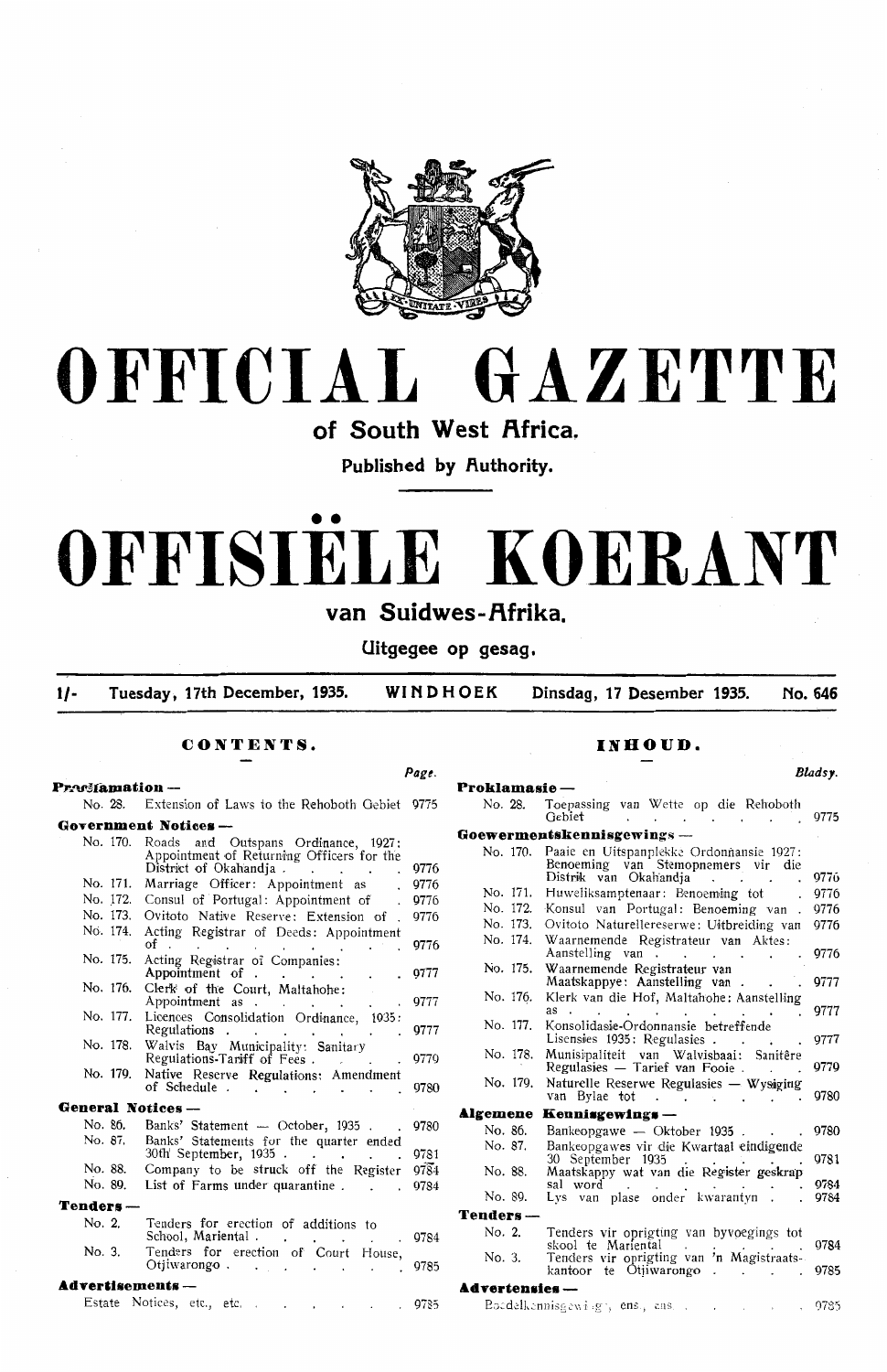I ·1'  $\frac{1}{2}$ .\ I

Repeated by Act 10/95

# By HIS HONOUR DAVID GIDEON CONRADIE, ADMINISTRATOR OF SOUTH WEST AFRICA.

#### No. 2S of 1935.]

WHEREAS by paragraph *four* of the Agreement con-<br>cluded between the Administrator of South West Africa and the Kapitein of the Rehoboth Community and the members<br>of the Raad of the said community, which said Agreement<br>was ratified and confirmed by Proclamation of the Administrator dated the twenty-eighth day of September, 1923 (Proclamation No. 28 of 1923): it was agreed *inter alia* that the Administrator, after consultation with the Raad of the afor,esaid Rehoboth; Community should possess the power to extend to the Territory referred to in the Agreement as the *Oebiet* the operation of any law in force in the Territory of South' West Africa, if he considered such extension expedient or desirable in the interests of either the Territory of South West Africa or the *Gebiet;* 

AND WHEREAS, by section *one* of the Rehoboth Affairs Proclamation, 1924 (Proclamation No. 31 of 1924), it was<br>provided th'at, from and after the taking effect thereof, the Raad should cease to function within the *Gebiet*, and that all and several the powers, functions and duties vested by law in the Raad should vest in the Magistrate of the District of Rehioboth ;

AND WHEREAS, after consultation with the Magistrate of the District of Rehoboth, the Administrator considers it expedient and desirable in the interests of the Territory of South' West Africa and of the *Oebiel* to extend to the *Oebiet* thle operation of the Licences Consolidation Ordi-nance, 1935 (Ordinance No. 13 of 1935), and Extension of Licences Proclamation, 1935 (Proclamation No. 26 of 1935);

NOW THEREFORE, under and by virtue of the powers in me vested, I do hereby proclaim, declare and make known as follows:-

The following laws, together with all amendments thereof or additions thereto which may hereafter be enacted, and all regulations which have been or may hereafter be made thereunder, shall be of full force and effect in the Territory referred to as the *Oebiet* in the Agreement contained in the Schedule to the Proclamation of the Administrator<br>dated the twenty-eighth day of September, 1923 (Proclamation<br>No. 28 of 1923), as amended by section *fourteen* of the Rehoboth *Gebiet* Affairs Proclamation, 1928 (Proclamation<br>No. 9 of 1928):—

- (a) The Licences Consolidation Ordinance, 1935 (Ordinance No. 13 of 1935);
- (b) The Extension of Licences Proclamation, 1935 (Pro-<br>
clamation No. 26 of 1935).

#### GOD SAVE THE KING.

**12th** day of December, 1935. **Decembed 1935. Desembed 1935. Desembed** 1935.

Administrator.

#### **PROCLAMATION** \ **PROKLAMA~E**  VAN SY EDELE DAVID GIDEON CONRADIE, \ ADMINISTRATEUR VAN SUIDWES-AFRIKA.

No. 28 van 1935.]

\ , NADEMAAL deur paragraaf *vier* van die Ooreenkoms fussen die Administrateur van Suidwes-Afrika en die Kaptein van die Rehoboth-Gemeente en die lede van die Raad<br>van die voormelde Gemeente gesluit, watter Ooreenkoms deur Proklamasie van die Administrateur, gedagteken die agt-en-twintigste dag van September 1923 (Proklamasie No: 28 van 1923) bevestig en bekragtig is, dit *inter alia* ooreen-gekom is dat die Administrateur, na rugspraak met die Raad<br>van die voormelde Rehoboth-Gemeente, die bevoegdheid sou<br>besit om enige wetgewing wat in die Gebied Sui in werking is op die Iandstreek, wat in die Ooreenkoms<br>die *Qebiet* genoem word, uit te brei, as hy sodanige uitbreiding in die belange óf van die Gebied Suidwes-Afrika<br>of van die *Gebiet* raadsaam of wenslik ag,

EN NADEMAAL deur artikel een van "De Rehoboth Aangel&genheden Proklamatie, 1924" (Proklamasie No. 31' van 1924), bepaal is, dat vanaf en na die inwerkingtreding daar- van die\ Raad sou ophou om binne die *Oebiet* te fungeer en dat \al die bevoegdhede, funksies en plig en dat \al die bevoegdhede, funksies en pligte, deur wet<br>aan die Raad verleen, by die Magistraat van die distrik Rehioboth\ sou berus.

EN NADEMAAL die Administrateur, na rugspraak met die Magis<sup>i</sup>traat van die distrik Rehoboth, dit raadsaam en<br>wenslik ag, in die belange van die Gebied Suidwes-Afrika<br>en van die *Gebiet* om die werking van die Konsolidasie-Ordonnansie, betreffende Lisensies 1935 (Ordonnansie No. 13 van 1935), en Uitbreiding van Lisensies Proklamasie 1935 (Proklamasie No~ 26 van 1935) tot die *Oebiet* uit te brei;

 $\overline{I}$ SO IS DIT, dat ek, onder en kragtens die bevoegdhede aan my werleen, hiermee proklameer, verklaar enbekend<br>maak, as volg\:-

 $\ddot{\phantom{a}}$ Di•e volgren,de wette, tesam:e met alle wysi,gings at., .. ar- . van of byvoegs,els daartoe wat h1irenna hekragUg mag wora; en aUe regulas\es wat in v,erband daarmee opgdrek is of wat hierna opgetrek mag word, is van volle krag en werking<br>in die landstreek, wat in die Ooreenkoms, bevat in die Bylae van die Proklamasie van die Administrateur gedagteker.<br>die agt-en-twintigste dag van September, 1923 (Proklamasie No. 28 van 1923), soos gewysig deur artikel *veertien* van<br>die Reh'oboth Gebiet Aangeleenthede Proklamasie, 1928 (Proklamasie No. 9 van 1928), die *Gebiet* genoem word:-

- (a) die Konsolidasie-Ordonnansie betreffende Lisensies, 1935 (Ordonnansie \No. 13 van 1935);
- $\mathcal{L}$ (b) Uitbreiding van Lisensies Proklamasie, 1935 (Proklamasie No. 26 van 1935).

#### GOD BEHOEDE DIE KONING.

Given under my hand and seal at Windhoek, this Gegee onder my hand en seel te Windhoek op hierdie



Administrateur.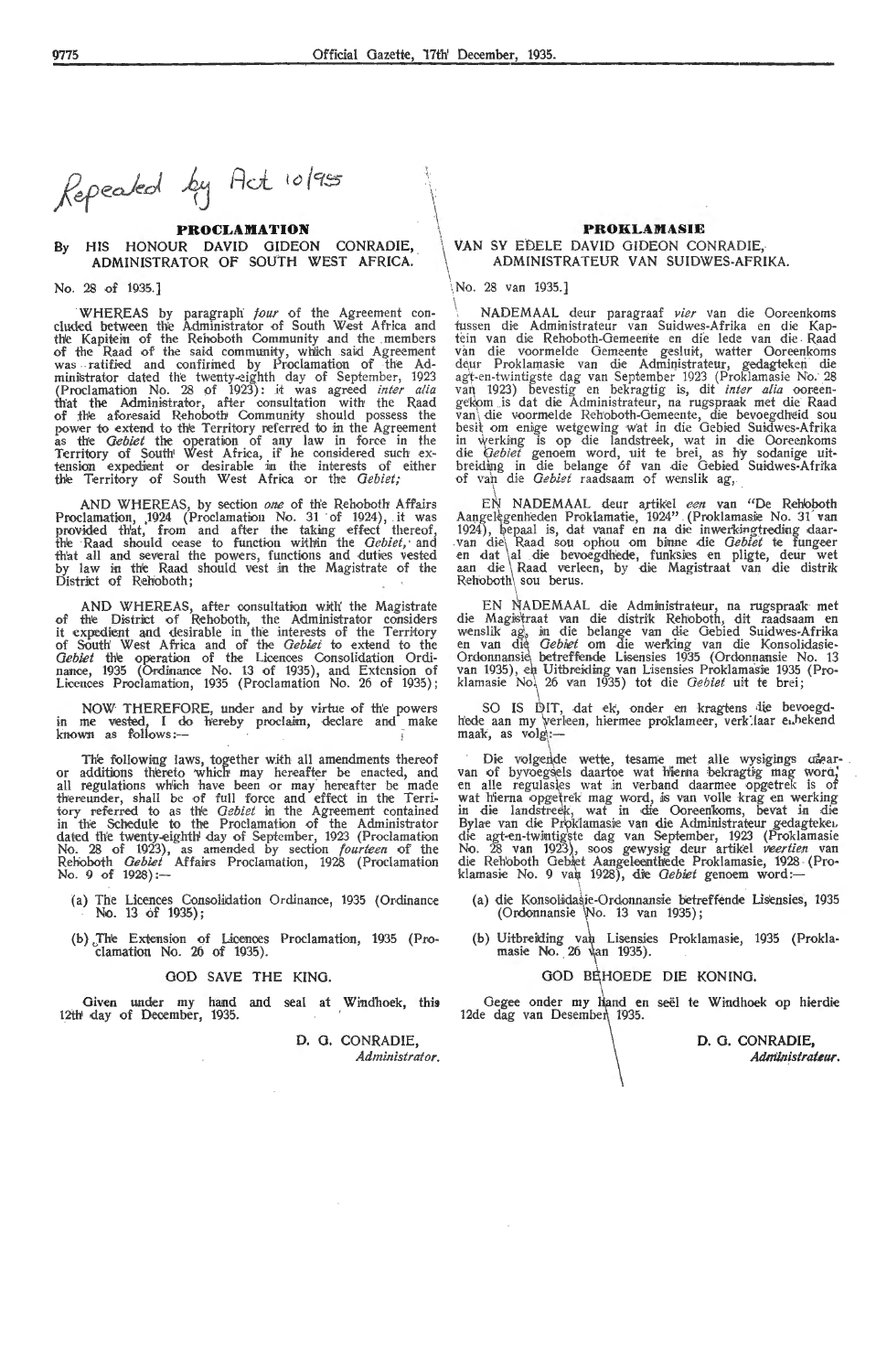# **Government Notices.**

The following Government Notices are published for general information.

> F. P. COURTNEY CLARKE, *Secretary for South West Africa.*

Office of the Administrator, Windhoek,

No. 170] [2nd December 1935. No. 170] [2 Desember 1935.

#### **ROADS AND OUTSPANS ORDINANCE,** 1927: **APPOINT-MENT** OF **RETURNING OFFICERS FOR THE DISTRICT**  OF **OKAHANDJA.**

The Administrator has been pleased, in terms of section *thirteen* of the Roads and Outspans Ordinance, 1927, to appoint the undermentioned gentlemen to act as returning officers for the wards in the District of Okahandja as defined in the Schedule to Proclamation No. 3 of 1928, set opposite their respective names:--

| (1) The Magistrate, Okahandja          |  | . Ward No. $1$ |
|----------------------------------------|--|----------------|
| (2) E. von Koenen, Huettenhain         |  | Ward No. 2     |
| (3) A. Buyskes, Katjapia               |  | . Ward No. 3   |
| $(4)$ Sergeant H. L. Kruger, Hochfeld. |  | . Ward No. $4$ |

The Administrator has been pleased, in terms of section five. sub-section (2) of the Solemnization of Marriages Proclamation 1920 (Proclamation No. 31 of 1920), to approve of the appointment of PERCIVAL HATTON LIEFELDT of the Magistrate's Office, Keetmanshoop, as a Marriage Officer for the solemnization of' a marriage at Keetmanshoop.<br>on the 3rd December, 1935.

No. 172] [ 4th December 1935.

#### APPOINTMENT OF CONSUL OF PORTUGAL.

The King's Exequator empowering Senhor FRANCISCO PAES DE SANDE E CASTRO to function as Consul of Portugal at Windhoek has been signed by His Majesty.

## No. 173] [ 4th December 1935.

#### OVITOTO NATIVE RESERVE: EXTENSION OF.

The Administrator has been pleased, under and by virtue of the powers in him vested by Section *sixteen* of the Native Administration Proclamation, 1922 (Proclamation No. 11 of 1922), to increase the area of the OVITOTO Native Reserve, as defined by Government Notice No. 122 dated the 13th November, 1923, by adding Portion BO of the Osona Commonage No, 65, situated in the district of Okahandja, and measuring 7886 hectares, 47 ares, 63 square metres.

No. 174] [ 6th December 1935.

ACTING REGISTRAR OF DEEDS: APPOINTMENT OF.

It is hereby notified for general information that HER-BERT JOSCELYN ALLEN has been appointed to act as<br>Registrar of Deeds for South West Africa in terms of section *thirteen* sub-section (1) of Proclamation No. 21 of 1919, during the absence of Mr. P. S. Lam'brechts on leave, with .effect from the 30th December, 1935 to the 6th Feb• ruary, 1936.

# **Goewermentskennisgewings.**

Die volgende Goewermentskennisgewings word vir alge**gemene informasie gepubliseer.** 

> F. **P. COURTNEY CLARKE,**  *Sekretaris vir Suidwes-Afrika.*

Kantoor van die **Administrateur, Windhoek,** 

PAAIE EN UITSPANPLEKKE ORDONNANSIE 1927: BENOEMINO VAN STEMOPNEMERS VIR DIE DISTRIK VAN OKAHANDJA.

Dit het die Administrateur behaag om, ooreenkomstig artikel *dertien* van die Paaie en Uitspanplekke Ordonnansie 1927, die hierondergenoemde here te benoem as stemopnemer; vir die wyke in die distrik van Okahandja, soos in die Bylae van Proklamasie No. 3 van 1928 bepaal, en soos teenoor h'ulle respektiewe name aangedui is:-

| (1) Die Magistraat, Okahandja      |  |  | $Wyk$ No. 1 |
|------------------------------------|--|--|-------------|
| (2) E. von Koenen, Huettenhain     |  |  | . Wyk No. 2 |
| (3) A. Buyskes, Katjapia           |  |  | Wyk No. 3   |
| (4) Sersant H. L. Kruger, Hochfeld |  |  | Wyk No. 4   |

No. 171] [3rd December 1935. No. 171] [3 Desember 1935.

#### MARRIAGE OFFICER: APPOINTMENT AS. HUWELIKSAMPTENAAR: BENOEMINO TOT.

Dit het die Administrateur behaag om, ooreenkomstig artikel *vyf,* subartikel (2) van "De Huweliksvoltrekkings Prcklamatie 1920" '(Proklamasie No. 31 van 1920), die be· noeming van PERCIVAL HATTON LIEFELDT van die Magi· straatskantoor, Keetmanshoop, tot 'n Huweliksamptenaar vir die voltrekking van 'n h'uwelik op Keetmanshoop op 3 Desember 1935, goed te keur.

No. 172] [4 Desember 1935.

BENOEMINO VAN KONSUL VAN PORTUGAL.

Die Koning se Erkenningsbesluit wat Senhor FRAN-CISCO PAES DE SANDE E CASTRO magtig om as Konsul<br>van Portugal te Windhoek op te tree is deur Sy Majesteit geteken.

No. 173] [ 4 Desember 1935.

## OVITOTO NATURELLERESERWE: UITBREIDING VAN.

Dit h'et die Administrateur behaag om, op grand van en kragtens die bevoegdh'ede aan horn verleen deur Artikel sestien van die "Naturelle Administratie Proklamatie, 1922" (Proklamasie No. 11 van 1922), die gebied van die OVI· TOTO Naturellereserwe, soos bepaal deur Ooewerments• kennisgewing No. 122 gedagteken 13 November 1923, te<br>vergroot deur byvoeging van Gedeelte BG van die Osona Dorpsgrond No. 65, wat in die distrik Okahiandja gelee en 7886 h'ektare 47 are 63 vierkant meters, groot is.

No. 174] 6 Desember 1935.

WAARNEMENDE REGISTRATEUR VAN AKTES: AAN-STELLING VAN.

Hiermee word vir algemene inligting bekend gemaak dat HERBERT JOSCELYN ALLEN aangestel is om as Registrateur van Aktes vir Suidwes-Afrika ooreenkomstig ar-<br>tikel *dertien,* sub-artikel (1) van Proklamasie No. 21 van 1919, gedurende die afwesigheid van Mnr. P. S. Lambrecht,, wie op verlof is, met ingang vanaf die 30ste Desember 1935 tot die 6de Februarie 1936, op te tree.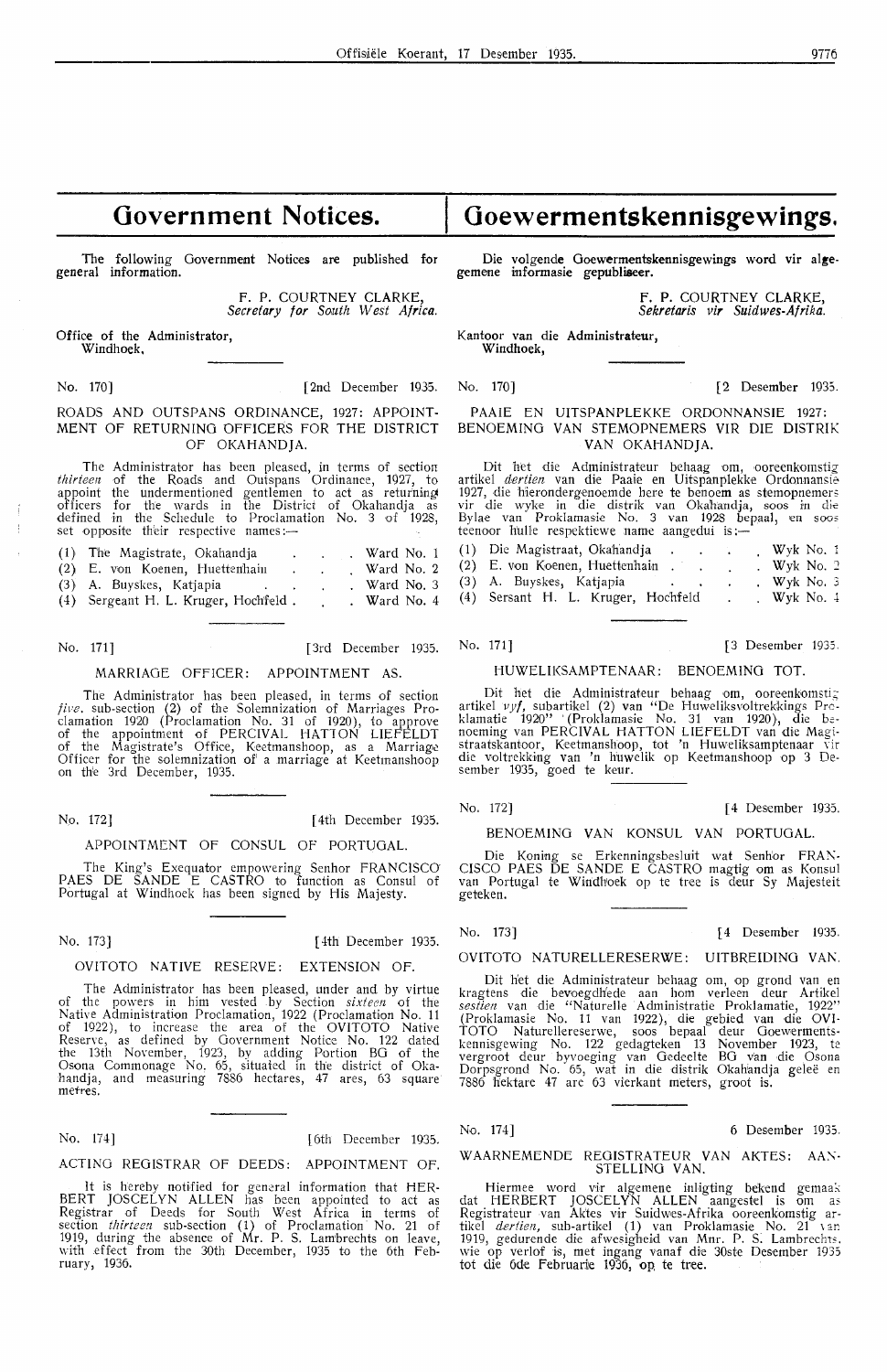No. 175] **[6th December 1935.** No. 175] **[6 Desember 1935.** No. 1761]

ACTING REGISTRAR OF COMPANIES: APPOINTMENT OF.

It is hereby notified for general information that HER-BERT JOSCELYN ALLEN has been appointed to act as Registrar of Companks for South' West Africa in terms of Section *three* sub-section (2) of the Companies Ordi-<br>nance, 1928 (No. 19 of 1928) during the absence of Mr.<br>P. S. Lambrechts on leave, with effect from the 30th December, 1935 to th'e 6th F,ebruary, 1936.

No. 176] [7th December 1935. No. 176] [7 Desember 1935.

The following appointment as Clerk of the Court nas been approved:

MALTAHOHE: FRANS FREDERICK FOURIE with effect from the 9th December, 1935, to the 6th February  $1936$ , vice Sergt. Greeff, on leave.

No. 177] [7th December 1935. No. 177] [7 Desember 1935.

The Administrator has been pleased to repeal the regulations published under Government Notice No. 132 of the<br>5th October, 1921, and under and by virtue of the powers in him vested by sections *fourteen* and *thirty-one* of the Licences Consolidation Ordinance, 1935, to make the following new regulations to come into effect on the 1st day of January 1936.

#### REGULATIONS.

1. The areas set aside by the Administrator as Native Reserves in terms of the Native Administration Proclamation, 1922 (Proclamation No. 11 of 1922), as amended from tim~ to time, sh'all be deemed *to* be Native Reserves for the purposes of the Licences Consolidation Ordinance, 1935.

2. Applications for all licences, save and except Importer's Licence, sh'all be made on the form prescribed in Annexure 1 hereto.

3. Applkations for Importer's licence shall be made on th'e forin prescribed in Annexure 2 hereto.

4. Where the licence-duty payable is assessed partly on Turnover, gross receipts or purchases, the return by the licence-holder shall be made on the form prescribed in Annexure<sup>3</sup> 'h'ereto.

5. Each application for or relating to the granting or removal of any licence mentioned in sub-section (1) of section *nine* of the Licences Consolidation Ordinance, 1935, sh'all be accompanied by a deposit of ten shillings.

#### ANNEXURE I.

For use in Office of Receiver of Revenue

| Date Stamp |
|------------|
| Initials.  |

APPLICATION FOR LICENCE. *un,der Ordinance No .* 13 *of* 1935.

#### LICENCE YEAR 193......

(a) Full name of individual to wh'om licence is to be issued. **ln** fh:e case of a firm, full names of each member of firm. **In** case of a partnership, full names of each partner. In the case of a Joint Stock Company or Co-<br>perative Society the names of each Director and the Manag,er or Secretary ·

#### WAARNEMENDE REOISTRATEUR VAN MAATSKAPPYE: AANSTELLING VAN.

Hiermee word vir algemene inligting bekend gemaak dat HERBERT JOSCELYN ALLEN aangestel is om as<br>Registrateur van Maatskappye vir Suidwes-Afrika ooreen-<br>komstig artikel *drie* sub-artikel (2) van die Maatskappy-Ordonnansie 1928 (No. 19 van 1928) gedurende die afwesigheid van Mnr. P. S. Lambrechts, wie op verlof is, met ingang vanaf die 30ste Desember 1935 tot die 6de Fe-bruarie 1936, op te tree.

Die volgende aanstelling as Klerk van die Hof is goed- gekeur:

MALTAHOHE: FRANS FREDERICK FOURIE, met ingang vanaf die 9de Desember 1935, tot die 6de Februarie 1936, in die plek van Sersjant Greeff, wie op ver-<br>lof is.

Dit h'et die Administrateur behaag om die regulasies volgens Goewermentskennisgewing No. 132 van 5 Oktober 1921 gepubliseer, te herroep, en onder en volgens die bevoegdhede aan hom verleen deur artikels *veertien* en *een-en-dertig* van die Konsolidasie-Ordonnansie betreffende Lisensies 1935, die volgende nuwe regulasies wat op die 1ste dag van Januarie 1936 in werking tree, te maak.

#### REGULASIES

1. Die gebiede wat opsy gesit is deur die Administrateur as Naturelle Reserwes ooreenkomstig die "Naturelle Administratie Proklamatie 1922'' (Proklamasie No. 11 van 1922),<br>soos van tyd tot tyd gewysig, word geag Naturelle Reserwes vir die doeleindes van die Konsolidasie-Ordonnansie betreffende Lisensies 1935 te wees.

2. Applikasies vir alle lisensies, behalwe Invoerders-<br>Iisensie, moet op die vorm in Bylae I hiervan voorgeskrewe, gemaak word.

3. Applikasie vir Invoerderslisensie moet op die vorm in Bylae II hiervan voorgeskrewe, gemaak word.

4. Waar die lisensieregte wat betaalbaar is, gedeeltelik op omset, bruto ontvangste of inkope bereken word, moet die opgaaf deur die lisensie-h:ouer op die vorm in Bylae III hiervan voorgeskrewe gemaak word.

5. Elke applikasie vir of met betrekking tot die verlening of verwydering van enige lisensie in subartikel (1) van ar-<br>tikel *nege* van die Konsolidasie-Ordonnansie betreffende Lisensies 1935, genoem, moet deur 'n deposito van tien sielings vergesel word.



Vir gebruik in Kantoor van Ontvanger van *Inkomste*.

| Lisensie No.<br>Bladsy No. in Register<br>Datum Stempel. |
|----------------------------------------------------------|
| Voorletters.                                             |

APPLIKASIE VIR LISENSIE *Kraglens Ordonnansle No.* 13 *van* 1935.

#### LISENSIE-JAAR 193 ......

(a) Naam (voluit) van persoon aan wie lisensie uitgereik moet word. In die geval van 'n firma, die name (voluit) van elke lid van die firma. In die geval van 'n vennootskap, die name (voluit) van elke vennoot. In die geval van 'n naamlose vennootskap, of 'n Ko-operatiewe Verenigi:ng, die name van elke Direkteur, ,en van die Bestuurder of Sekr-etaris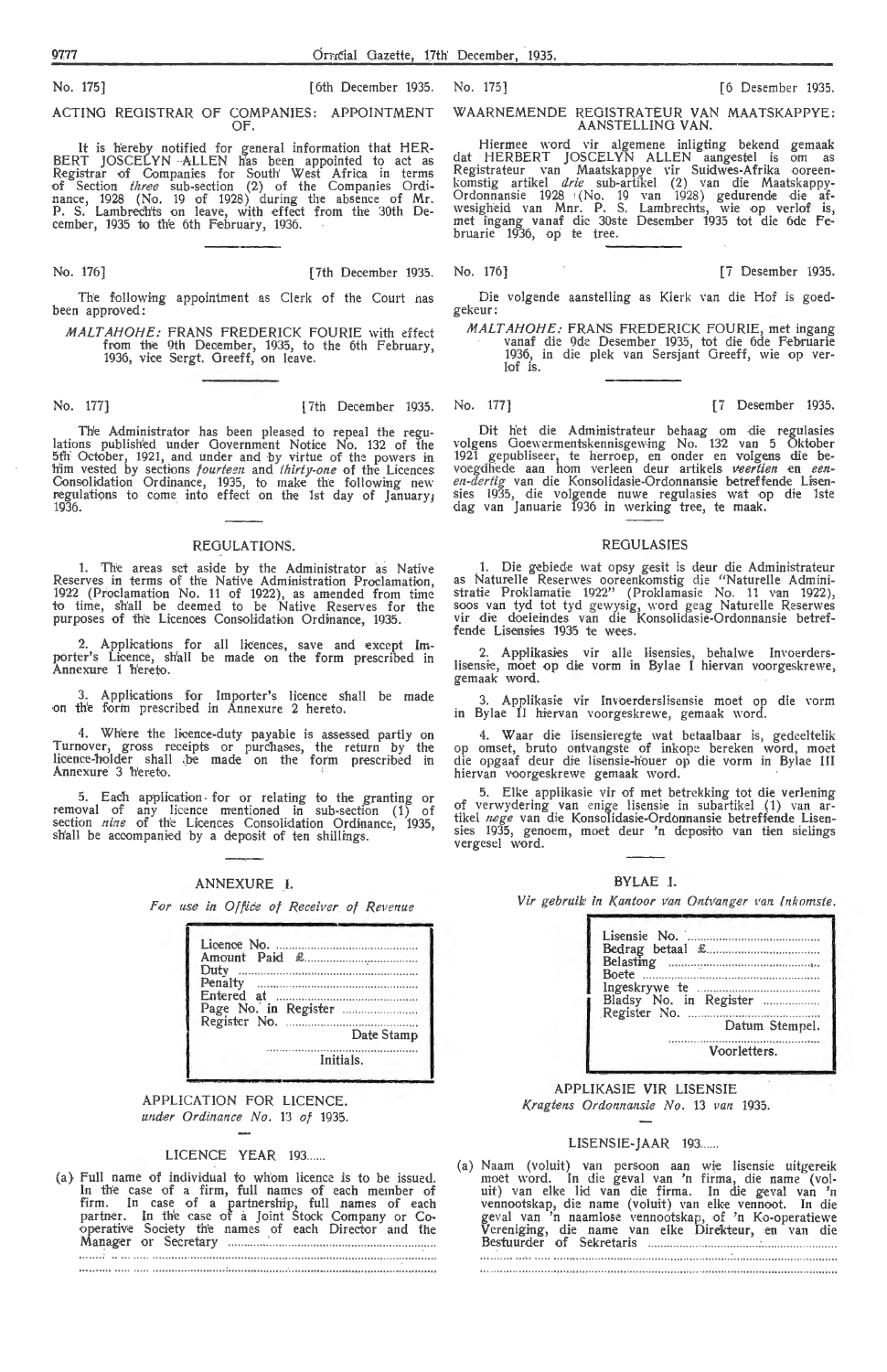| (b) Full name or style under which business is to be                        |
|-----------------------------------------------------------------------------|
|                                                                             |
|                                                                             |
|                                                                             |
| (f) State whether New Licence, Renewal or Removal                           |
| (g) If new licence state intended date of commencing                        |
|                                                                             |
| 1/We hereby certify that the foregoing particulars are<br>true and correct. |

··•········" ... .... . ...... .. , .. ........ . Signature of Applicant. Date .............

If Applicant holds a power of attorney for the licensee such power must be produced.

#### ANNEXURE II.

For use in Office of Receiver of Revenue

|           | Date Stamp |
|-----------|------------|
| Initials. |            |

APPLICATION FOR IMPORTER'S LICENCE *under Ordi:zance No.* 13 *of* 1935.

#### LICENCE YEAR 193......

- (a) Full name of individual to wh'om licence is to be issued. In th'e case of a firm, full names of each member of firm. In case of a partnership, full names of each partner. In the case of a Joint Stock Company or Cooperative Society the names of each Director and the Manager or Secretary ........................ .
- . (b) Full name or carried on style under which business is to be

(c) Address of principal place of business ..

. (d) State whether new licence or renewal

I / We hereby certify that the foregoing particulars are true and correct.

Signature of Applicant.

Date

Before me,

#### RETURN FOR THE ASSESSMENT OF IMPORTER'S LICENCE DUTY.

If application is for renewal of existing importer's licence, state total value of goods in respect of which importer's licence duty is payable, imported into the Territory during

the twelve months ended 31st December, 19 ......<br>I solemnly declare on oath that the above statement is true and correct to the best of my knowledge and belief.

Date Sig-nature

*Justice of the Peace or Commissioner of Oaths.* 

for the purpose of calculating importer's licence duty, the value of goods imported shall be the value as ascer- tained for customs purposes, provided that in the calculations there shall not be taken into account  $-$ 

- (b) Naam (voluit) of titel waaronder besigheid gedryf sal ~~ ····· ··· ························ ·············· ····· ··················
- (c) Volledige adres van besigheidslokaal waarvoor die lisensie<br>verlang word. (No. van straat of erf) .............................
- (d) Beskrywing van bedryf of 'beroep (e) Beskrywing Van Usensie wat verlang word
- 
- (f) Meld of nuwe Jisensi,e, hernuwing of verwydering ........... .
- (g) Indien nuwe Hsensie meld\_ voorgenome aanvangsdatum (h) Meld bedrag van depositogeld, indien enige, wat ge-
- maak is ... .... . .......................... ................. .. ...... .. ...... ..

Ek / Ons getuig hiermee dat die voorgaande besonderhede waar en juis is. Datum .......

#### Handtekening van Applikant

Indien applikant 'n volmag van die lisensiehouer het moet sodanige volmag geroon word.

#### BYLAE II.

Vir gebruik in Kantoor van Ontvanger van Inkomste.

| <b>Boete</b>           |
|------------------------|
| Bladsy No. in Register |
|                        |
|                        |
| Voorletters.           |

APPLIKASIE VIR INVOERDERSLISENSIE. *Kragtens Ordonnansie No.* 13 *van* 1935.

#### LISENSIE-JAAR 193......

- (a) Naam (voluit) van persoon aan wie lisensie uitgereik moet word. In die geval van 'n firma, die name (vol-uit) van elke lid van die firma. In die geval van 'n vennootskap, die name (voluit) van elke vennoot. In die<br>geval van 'n naamlose vennootskap, of 'n Ko-operatiewe Verenig.ing, die name van elke Direkteur, en van die Bestuurder of Sekretaris .............. .. .... ... ... .. . .. ............. ..
- (b) Naam (voluit) of titel waaronder besigheid gedryf sal word ..... · ....................................... ..
- (c) Adres van hoof besigheidspkk
- (d) Meld of nuwe lisensie of hernuwing ............

Ek / Ons getuig hiermee dat die voorgaande besonderhede waar en juis is.

. ................. ....... ···· ······""'""" Handtekening van Appl:ikant

#### OPGAAF VIR DIE BEREKENING VAN INVOERDERS-LISENSIEREOTE.

Indien applikasie vir her**nu**wing van besta**ande invoerders**lisensie is, meld totale waarde van goedere ten aansien<br>waarvan invoerderslisensieregte betaalbaar is, in die Oebied ingevoer gedurende die twaalf maande wat op 31 Desember 19...... geëindig het.

Ek verklaar plegtig onder eed dat die bovermelde uit-<br>eensetting waar en juis is volgens my beste kennis en wete. Datum ....

Voor my,

Datum

*Vred,eregter of Kommissaris van Eede.* 

Handtekening

Vir die doel om invoerderlisensieregte te bereken, is die goedere ingevoer die waarde soos vir doeane-doeleindes vas-<br>gestel met die verstande dat in die berekenings nie in aan-<br>merking geneem word nie --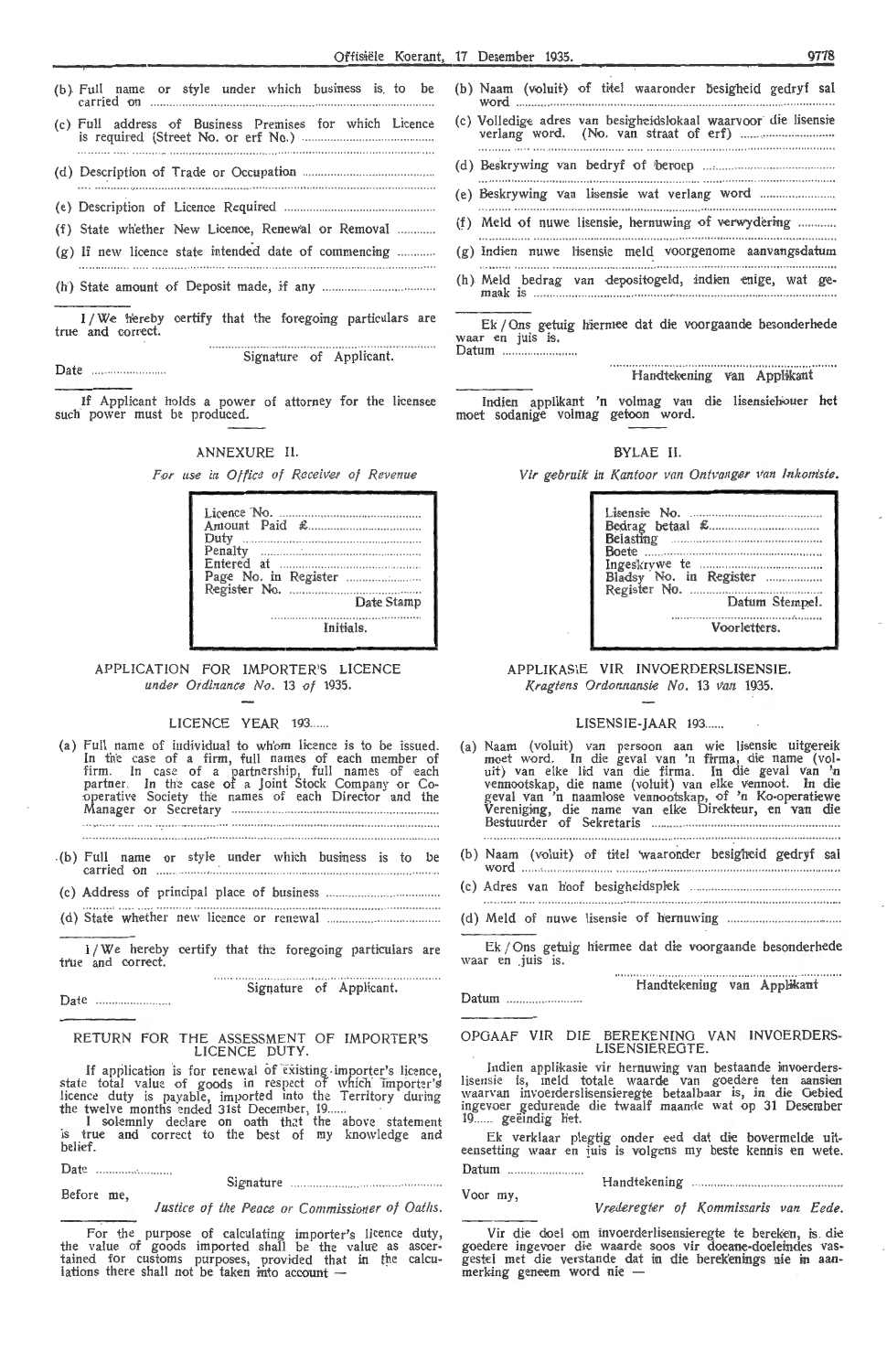- (a) the value of goods imported into the Territory for the purpose of transshipment beyond the borders of this Territory;
- (b) the value of goods, which being the growth, produce or manufacture of the Union of South Africa are imported into this Territory from any province of the portered<br>Union;
- (c) thle value of goods, which not being the growth, produce or manufacture of the Union of South Africa are imported into this Territory from any province of the Union of South' Africa, provided that the said goods have been purchased by the importer from a person resident in that Province.

#### ANNEXURE III.

*For use in Office of Receiver of Revenue* 

| Licence $No$ ,<br>Amount Paid $\mathcal{L}$ |
|---------------------------------------------|
| Office<br>Date Stamp                        |
| $Entered$ at $\ldots$ $\ldots$ $\ldots$     |
| Initials.                                   |

#### LICENCES CONSOLIDATION ORDINANCE No. 13 of 1935.

Return for the Assessment of Licence-Duty on Turnover, Gross Receipts or Purchases.

- (a} Name of Licence Holder
- (b) Place of business
- (c). Description of licence held
- (d) P,eriod for whi'Ch business hlas been carrie d on prior *to*  30fhr day of June, 19 .......... .... .... .
- (e) If licence duty assessed on turnover amount of turnover during the period of 12 months ended 30th June,  $19...$
- (f) If licence duty assessied on purchases, amount of purch1ases during the per.iod of 12 months ,ended 3Dth June, *19* ... ....... . ......... .

The period for which this return is made is for the ...... month's ended 30th June, 19......, in respect of the licence duty payable for the year commencing 1st January, 19....

I solemnly declare on oath that the above statement is true and correct to the best of my knowledge and belief.

Date .................... .. . Before me Signature ....... .

*Justice of the Peace or Commissioner of Oaths.* 

Turnover for the purposes of this calculation shall mean the total amount of gross sales including transactions of barter and leases of goods with' an option of purchase, if in terms of such leases the rent paid by the lessee is in effect, wholly or partly an instalment of the ultimate purchase price

Purchases for the purposes of this calculation shall in clude the value of goods bought, bartered or exchanged

#### SANITARY REGULATIONS: TARIFF OF FEES. SANITERE. REOULASIES: TARIEF VAN FOOIE.

It is hereby notified for general information that the Administrator has approved of the following tariff of fees or charges for the removal and disposal of nightsoil and urine, refuse and slopwater, framed by the Walvis Bay Municipality in accordance with the provisions of sections *twelve, nineteen and twenty-six of Government Notice No. 157* of the 12th November, 1931:-

- (a) die waarde van goedere wat vir die doel van oorskeping oor die grense van hierdie Oebied in die Oebied inge-<br>voer is:
- (b) die waarde van goedere wat 'n gewas, produk of fabrikaat van die Unie van Suid-Afrika is, uit enige Provinsie van die Unie in hierdie Gebied ingevoer is;
- (c) die waarde van goedere, wat nie gewasse, produkte of vervaardiginge van die Unie van Suid-Afrika is nie, wat in hierdie Gebied ingevoer word van enige Provinsie van<br>die Unie van Suid-Afrika, met die verstande dat die<br>voormelde goedere deur die invoerder gekoop van 'n persoon wat in daardie Provinsie woonagtig is.

#### BYLAE III.

*Vir* gebru.ik *in Kantoor van Ontvanger v'an lnkomste.* 

| Kantoor<br>Datum Stempel. |
|---------------------------|
| Bladsy No. in Register    |
| Voorletters.              |

# KONSOLIDASIE-ORDONNANSIE BETREFFENDE LISENSIES, 1935. *No.* 13 *van* 1935.

Opgaaf vir die Berekening van Lisensieregte op Omset, Bruto

- Ontvangste of Inkope.
- (a) Naam van Lisensiehouer
- (b) Piek van besigh'eid
- (c) Bes'krywing van lis·ensie wat gehou word
- (d) Tydperk waarvoor besigheid voor 30ste dag van Junie  $19...$  gedrywe is  $...$
- (e) Indien lisensieregte op omset bereken word, bedrag van omset gedurende die periode van 12 maande wat op 30 Jume 19 .... .. geeind1g het .. .. , . ...... . .... .
- (f) lndien Hsensieregte op inkope bereken word, bedrag van inkope gedurende die tydperk van 12 maande wat op 30 Junie 19..... geëindig het

Die tydperk waarvoor hierdie opgaaf gemaak word, is vir die ............ maande wat op 30 Junie 19 ...... geëindig het, ten aansien van die lisensieregte betaalbaar vir die jaar wat op 1 Januarie 19 ...... begin.

Ek verklaar piegtig onder eed dat die bovermelde uit- eensetting waar en juis is volgens my beste kennis en wete.

| Voor my, |                                      |  |
|----------|--------------------------------------|--|
|          | Vrederegter of Kommissaris van Eede. |  |

Omset vir die doeleindes van hierdie berekening beteken die totale bedrag van bruto verkopinge insluitende ruilhandeltransaksies en huurkontrakte van goedere met 'n opsie om hulle te koop, as ooreenkomstig sodanige huurkontrakte die h'uur deur die huurder betaal in werklikheid geheel of gedeeltelik 'n paaiement van die uiteindelike koopsom is.

Inkope vir die doeleindes van hierdie berekening sluit in die waarde van goedere wat gekoop, geruil of omgeruil is

## No. 178] [ 17th December 1935. No. 178] [ 17 Desember 1935

Hiermee word vir algemene inligting bekendgemaak dat die Administrateur die volgende tarief van fooie en pryse vir die wegruim en wegdoen van nagvullis en uriene, vullis en spoelwater, opgetrek deur die Munisipaliteit van Walvisbaai ooreenkomstig die bepalings van Artikels *twaalf, neën* tien en ses-en-twintig van Goewermentskennisgewing No. 157<br>van die 12de November 1931, goedgekeur het:-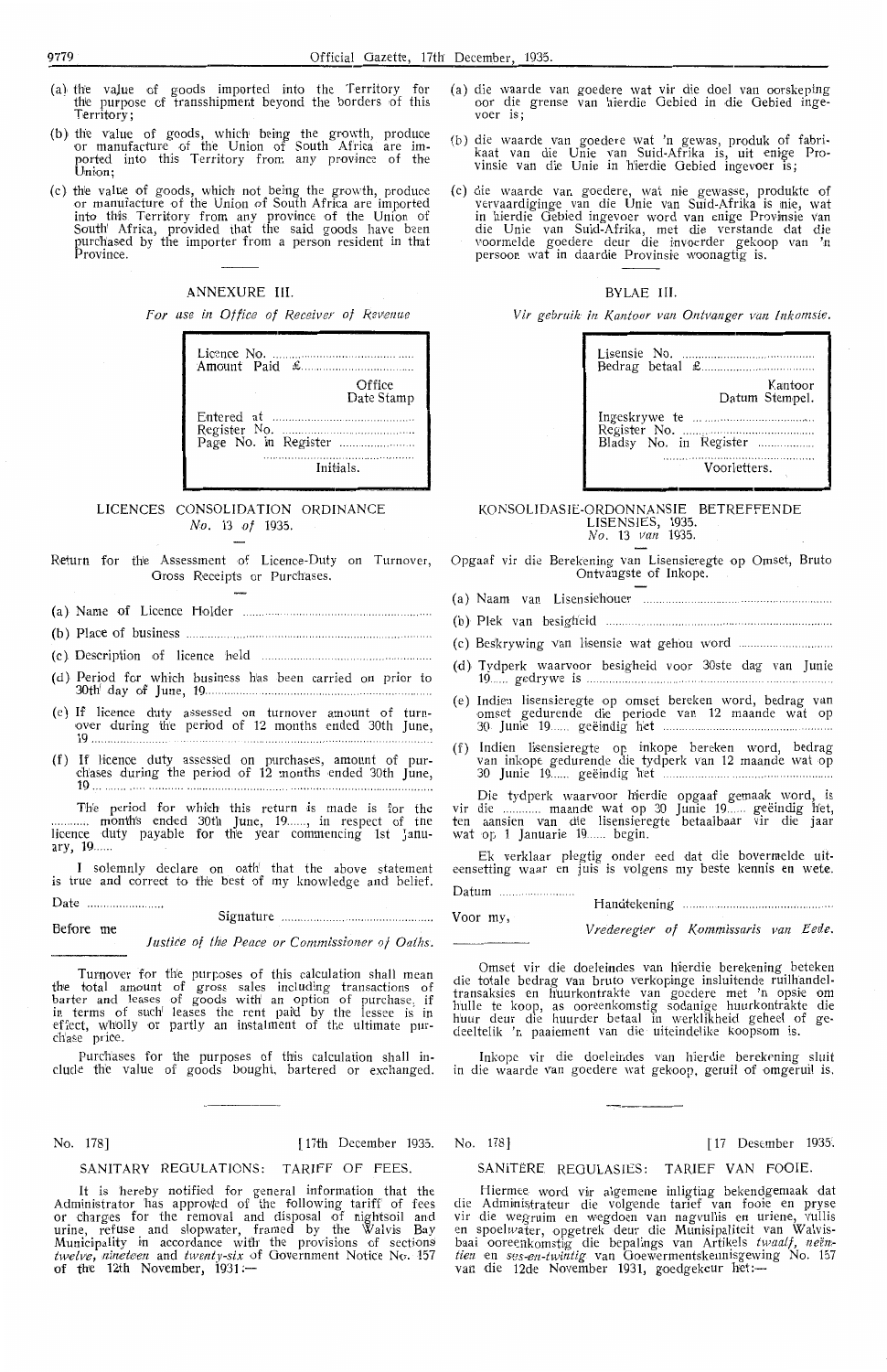- (a) Night soil and urine  $8/-$  per pail per month;<br>(b) Refuse . . . . 8/- per receptacle per n
- (b) Refuse  $\therefore$   $\therefore$  8/- per receptacle per month;<br>(c) Slopwater  $\therefore$  8/- per receptacle per month. . 8/- per receptacle per month.

rebate of 6d. will be allowed in respect of each receptacle, provided that all arrears are paid up, and the full amount due is tendered at the office of the Muni-<br>cipality on or before the tenth day of the current month.

Government Notice No. 13 of th'e 15th January, 1935, is hereby cancelled.

No. 179] [ 17th December 1935. No. 179] [ 17 . Desember 1935.

#### NATIVE RESERVE REGULATIONS.

The Administrator has been pleased to approve of the following amendment *to* the regulations published under Government Notice No. 68, dated the 22nd day of May, 1924, as amended by the regulations published under Govern-<br>ment Notice No. 169, dated the 28th day of November, 1935:

The Schedule annexed to the regulations is hereby amended by the insertion after the words "genuine transport work" of the following words -- "In res-<br>pect of such exempted donkeys a grazing fee of 4d. per head per month shall be payable".

(a) Nagvullis en uriene 8/- per emmer mandeliks.<br>(b) Vullis . . . . . 8/- per vergaarbak maandel

(b) Vullis  $\begin{array}{ccc} 8/1 \text{ per vergaarbak maandeliks.} \\ (c) \text{ Spoelwater} \\ (d) \text{ [2]} \end{array}$ (c)  $\frac{1}{2}$  S/- per vergaarbak maandeliks.

'n Afslag van 6d sal toegestaan word ten aansien van elke vergaarbak, mits alle agterstallige bedrae betaal is,<br>en die hele verskuldigde bedrag by die kantoor van die Munisipaliteit op of voor die tiende dag van die lopende<br>maand betaal is.

Goewermentskennisgewing No. 13 van die 15de Janu-<br>arie 1935 word hiermee herroep.

#### NATURELLE-RESERWE REGULASIES.

Dit het die Administrateur behaag om die volgende<br>wysiging van die regulasies gepubliseer volgens Goewer-<br>mentskennisgewing No. 68, gedagteken die 22ste dag van<br>Mei 1924, soos gewysig deur die regulasies volgens Goe-<br>werme

Die Bylae van die regulasies word hiermee gewysig deur die invoeging na die woorde ,,egte trans-<br>portwerk verrig'' van die volgende woorde .... ,,Ten aansien van sodanige vrygestelde donkies is 'n weifooi<br>van 4d per stuk per maand betaalbaar.''

# **General Notices.**

# **Algemene Kennisgewings.**

(No. 86 of/van 1935.)

BANKS' STATEMENT, OCTOBER, 1935, IN TERMS OF SECTION 7 OF PROCLAMATION NO. 29 OF 1930, THE BANKS PROCLAMATION, 1930.

BANKOPGAWES, OKTOBER 1935, INGEVOLGE ARTIKEL 7 VAN PROKLAMASIE No. 29 van 1930, DIE BANKE-PROKLAMASIE 1930.

|                                                    |                             | Suidwes - Afrika                              | Liabilities to the Public in S.W. Africa<br>Verpligtings teenoor die Publiek in                                                                                                            |                               |                              | Cash Reserves in South West Africa<br>Kontant Geldreserwes in S.W.-Afrika | Advances and                                                                                                     |                                                                                                               |                                                                                             |                                                           |
|----------------------------------------------------|-----------------------------|-----------------------------------------------|--------------------------------------------------------------------------------------------------------------------------------------------------------------------------------------------|-------------------------------|------------------------------|---------------------------------------------------------------------------|------------------------------------------------------------------------------------------------------------------|---------------------------------------------------------------------------------------------------------------|---------------------------------------------------------------------------------------------|-----------------------------------------------------------|
| BANK                                               | Demand<br>Opvorder-<br>bare | Deposits etc. / Depositos ens.<br>Time<br>Tyd | Bank notes<br>issued in and<br>payable in the<br>Territory of<br>S.W.Africa<br>in circulation.<br>Banknote uit-<br>gereik in en<br>betaalb.in diel<br>Gebied<br>S.W.- Afrika<br>in omloop. | <b>TOTAL</b><br><b>TOTAAL</b> | Gold Coin<br>Gemunte<br>Goud | Subsidiary<br>Coin<br>Pasmunt                                             | South Africa<br>Reserve<br><b>BankNotes</b><br>Note van die Note van<br>Suid-<br>Afrikaanse<br>Reserwe-<br>bank. | Notes of<br>other Banks<br>S. W. Africa<br>issue.<br>ander Banke<br>wat in S.W.-<br>Afrika uit-<br>gereik is. | Discounts in<br>Voorskotte en<br>Diskontos in<br>Suidwes - Afrika<br>Advances<br>Voorskotte | South West Africa<br><b>Discounts</b><br><b>Diskontos</b> |
| The Standard Bank of South<br>Africa, Limited      | £<br>365,941                | £<br>12,607                                   | £<br>95,088                                                                                                                                                                                | £<br>473,636                  | £<br>136                     | £<br>8,482                                                                | £<br>1,423                                                                                                       | £<br>33,383                                                                                                   | £<br>333,158                                                                                | £<br>55,948                                               |
| Barclays Bank (Dominion,<br>Colonial and Overseas) | 291,390                     | 6,432                                         | 115,402                                                                                                                                                                                    | 413,224                       | 188                          | 4,004                                                                     | 694                                                                                                              | 24,415                                                                                                        |                                                                                             | 262,423                                                   |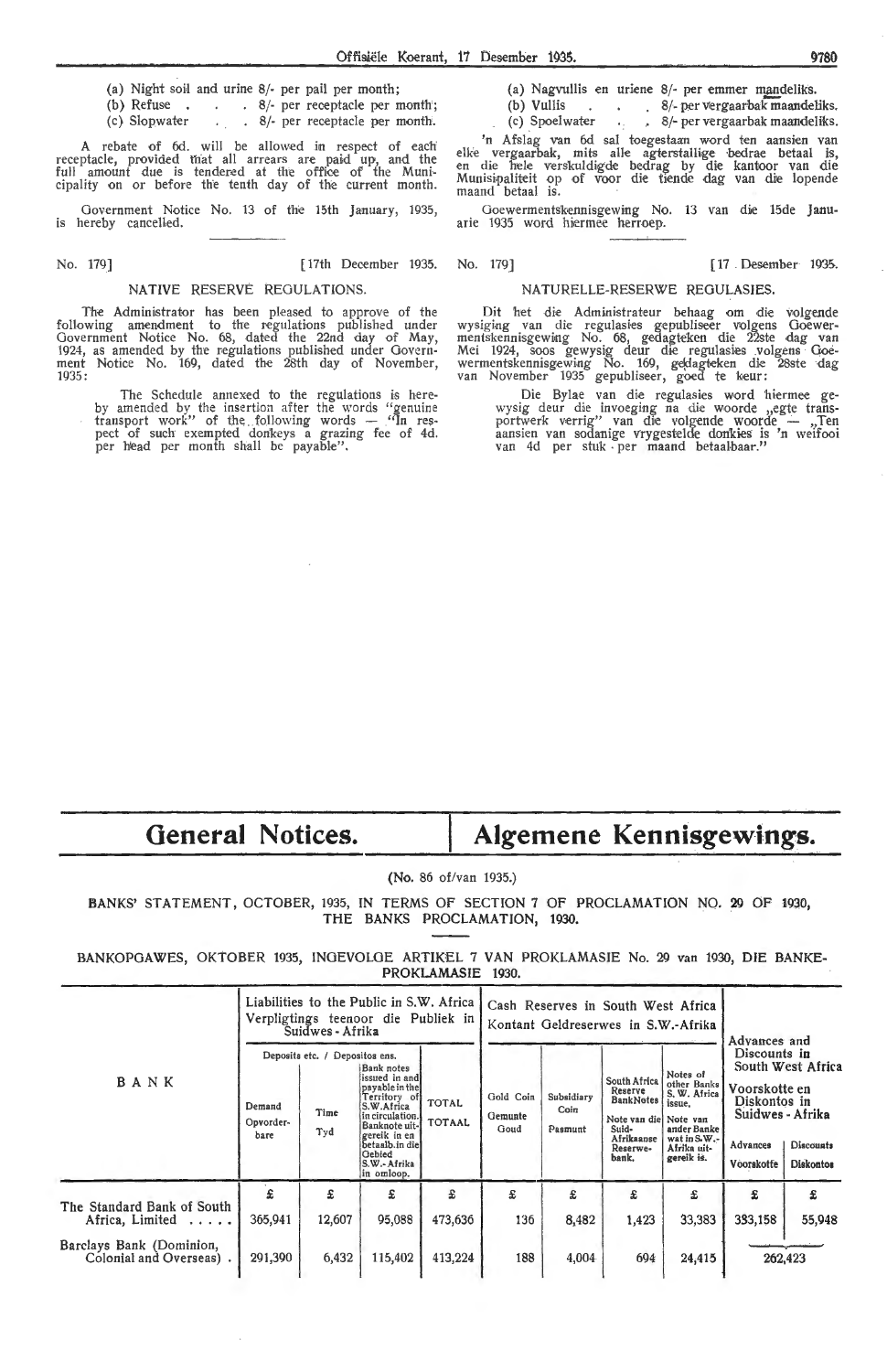9781 Official Gazette, 17th December, 1935.

(No. 87 of/ van 1935.)

BANKS' STATEMENTS FOR QUARTER ENDED 30TH SEPTEMBER, 1935, IN TERMS OF SECTION EIGHT OF

# PROCLAMATION NO. 29 OF 1930. (THE BANKS' PROCLAMATION, 1930.)

BANKEOPGAWES VIR KWARTAAL EINDIGENDE 30 SEPTEMBER 1935, OOREENKOMSTIG ARTIKEL AGT VAN

# PROKLAMASIE NO. 29 VAN 1930. (DIE BANKEPROKLAMASIE 1930.)

THE STANDARD BANK OF SOUTH AFRICA, LIMITED. (With which is incorporated the African Banking Corporation Limited.)

Statement of Liabilities and Assets of the Standard Bank of South Africa, Limited, on the 30th clay of September, 1935, prepared in accordance with the " Banks" Proclamation. 1930".

DIE STANDERD BANK VAN SUID-AFRIKA, BEPERK, waarby die "African Banking Corporation, Limited" ingelyf is.

Opgawe van Laste en Bate van die Standerd Bank van Suid-Afrika Beperk, op di•e 30ste dag van Septemher 1935, ooreen- komstig die Bankeproklamasie 1930.

LIABILITIES.

LASTE.

|                                                                                                 | In S.W.Africa.<br>Binne S.W.Afrika.<br>(Union Currency.)<br>(Unie Munt.) | Outside S.W. Africa.<br>Buite S.W.Afrika.<br>(Union Currency.)<br>(Unie Munt.) | Total.<br>Totaal.<br>(Union Currency.)<br>(Unie Munt.) |
|-------------------------------------------------------------------------------------------------|--------------------------------------------------------------------------|--------------------------------------------------------------------------------|--------------------------------------------------------|
| Aan lo:                                                                                         |                                                                          |                                                                                |                                                        |
| . (British Sterling £10,000,000)<br>Subscribed Capital<br>Britse Sterlg.<br>Getekende Kapitaal  |                                                                          |                                                                                |                                                        |
| Paid-up Capital.<br>Opbetaalde Kapitaal                                                         |                                                                          | $2,500,000$ 0 0                                                                | 2,500,000<br>$0\quad 0$                                |
| Reserve Fund.<br>Reserwefonds                                                                   |                                                                          | 2,500,000 0 0                                                                  | 2,500,000 0 0                                          |
| Notes in Circulation.<br>Note in Omloop                                                         | 99,231 0 0                                                               | 484,471 10 0                                                                   | 583,702 10 0                                           |
| Government Deposits:-<br>Regeringsdepositos:-                                                   |                                                                          |                                                                                |                                                        |
| (a) Administration of S.W.A. .<br>Administrasie van Suidwes-Afrika                              | 75,736 1 11                                                              |                                                                                | 75,736 1 11                                            |
| (b) Other Governments<br>Ander Goewermente                                                      |                                                                          | 538,712 8 0                                                                    | 538,712 8 0                                            |
| Savings Bank Deposits.<br>Spaarbank-depositos                                                   | 43,277 13 3                                                              | 1,769,036<br>$2\quad 2$                                                        | 1,812,313 15 5                                         |
| Other Deposits: $-$<br>Ander depositos:-                                                        |                                                                          |                                                                                |                                                        |
| (a) Payable after notice or on a fixed day.<br>Betaalbaar na kennisgewing of op 'n bepaalde dag | 13,444 18 2                                                              | 15,063,889 6 5                                                                 | 15,077,334<br>$4 \t7$                                  |
| (b) Payable on demand.<br>Betaalbaar op aanvraag                                                | $304,445$ 5 0                                                            | 35,449,275 17 6                                                                | $2\quad 6$<br>35,753,721                               |
| Balances due to other Banks.<br>Balanse verskuldig aan ander banke                              |                                                                          | 145,002 19 1                                                                   | 145,002 19 1                                           |
| Balances due to Head Office and Branches.<br>Balanse verskuldig aan hoofkantoor en takke        |                                                                          |                                                                                |                                                        |
| Bills Payable<br>Wisselbriewe betaalbaar                                                        | 8 5<br>30                                                                | 754,699 4 6                                                                    | 754,729 12 11                                          |
| Liabilities other than the foregoing<br>Verpligtings ander as die voorafgaande                  | 25,187 14 2                                                              | 6,855,346 19 6                                                                 | 6,880,534 13 8                                         |
|                                                                                                 | £561,353 0 11                                                            | 66,060,434 7 2                                                                 | 66, 621, 787 8 1                                       |
|                                                                                                 | ASSETS.<br>BATE.                                                         |                                                                                |                                                        |
|                                                                                                 | In S.W.Africa.<br>Binne S.W.Afrika.<br>(Union Currency.)<br>(Unie Munt.) | Outside S.W.Africa.<br>Buite S.W. Afrika.<br>(Union Currency.)<br>(Unie Munt.) | Total.<br>Totaal.<br>(Union Currency.)<br>(Unie Munt.) |

| Per / By:                                                                                         |  |  |              |  |                 |  |                 |  |
|---------------------------------------------------------------------------------------------------|--|--|--------------|--|-----------------|--|-----------------|--|
| Coin in hand and in transit. $\cdot$ . $\cdot$<br>Muntstukke in hande en onderweg                 |  |  | 10,009 14 4  |  | 635,928 3 10    |  | 645,937 18 2    |  |
| Bullion in hand and in transit.<br>Staafgoud in hande en onderweg                                 |  |  |              |  | 64,633 18 5     |  | 64,633 18 5     |  |
| Money at call or short notice<br>Geld op aanvraag of kort kennisgewing                            |  |  |              |  | 2,116,393 8 10  |  | 2,116,393 8 10  |  |
| Balances held in South African Res. Bank.<br>Balanse verskuldig deur Suid-Afrikaanse Reserwe Bank |  |  |              |  | 10,706,643 7 10 |  | 10,706,643 7 10 |  |
| Notes of South African Reserve Bank.<br>Note van Suid-Afrikaanse Reserwe Bank                     |  |  | $1,217$ 10 0 |  | 1,219,341 10 0  |  | $1,220,559$ 0 0 |  |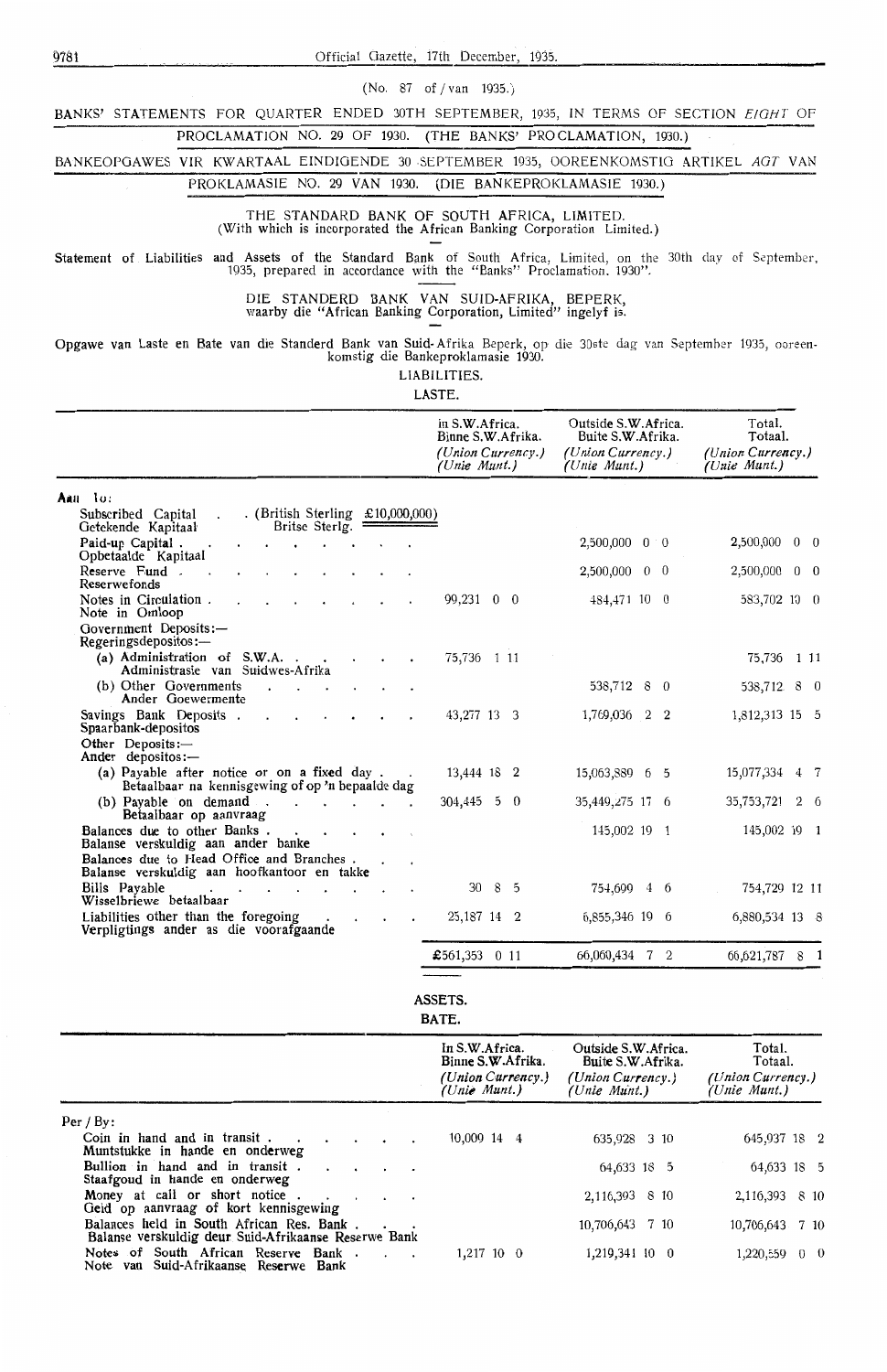|  | Offisiële Koerant, 17 Desember 1935. |  |
|--|--------------------------------------|--|
|  |                                      |  |

|                                                                                                 |  | Offisiële Koerant, 17 Desember 1935. |                | 0782                         |  |
|-------------------------------------------------------------------------------------------------|--|--------------------------------------|----------------|------------------------------|--|
| Notes of other Banks.<br>Note van ander banke                                                   |  | 29,949 0 0                           | 472,128 0 7    | 0 <sub>7</sub><br>502,077    |  |
| Balances due by other Banks.<br>Balanse verskuldig deur ander banke                             |  |                                      | 1,044,506 14 4 | 1,044,506 14 4               |  |
| Securities:-<br>Sekuriteite:-                                                                   |  |                                      |                |                              |  |
| (a) Union Government<br>Unie-Goewerment                                                         |  |                                      | 1,683,669 0 6  | 1,683,669 0 6                |  |
| (b) British and Colonial Governments.<br>Britse en Koloniale Goewermente                        |  |                                      | 10,466,491 0 5 | 10,466,491<br>0 <sub>5</sub> |  |
| (c) Other Securities<br>$\ddot{\phantom{a}}$<br>Ander Sekuriteite                               |  |                                      | 1,174,197 6 7  | 1,174,197 6 7                |  |
| Bills under discount:-<br>Wisselbriewe onder diskonto:-                                         |  |                                      |                |                              |  |
| (a) Current<br>Lopende                                                                          |  | 58,791 12 9                          | 4,592,906 4 3  | 4,651,697 17 0               |  |
| (b) Overdue and unpaid.<br>Agterstallige en onbetaalde                                          |  | 3,678 1 5                            | 79,789 18 5    | 83,467 19 10                 |  |
| Loans and advances other than Bills:-<br>Lenings en voorskotte ander as wisselbriewe:           |  |                                      |                |                              |  |
| (a) Secured<br>Verseker                                                                         |  | 272,922 5 10                         | 22,831,744 7 3 | 23, 104, 666 13 1            |  |
| (b) Unsecured<br>Nie verseker nie                                                               |  | 55,282 0<br>- 8                      | 2,947,716 18 8 | 3,002,998 19 4               |  |
| Balances due by Head Office and Branches.<br>Balanse verskuldig deur Hoofkantoor en ander Takke |  | 111,307 19 7                         | 1,454,312 6 4  | 1,565,620 5 11               |  |
| Advances to Government<br>Voorskotte aan Goewerment:                                            |  |                                      |                |                              |  |
| (a) Administration of S.W.A.<br>Administrasie van Suidwes-Afrika                                |  |                                      |                |                              |  |
| (b) Other Governments<br>Ander Goewermente                                                      |  |                                      | 445,562 0 0    | 445,562 0 0                  |  |
| Advances to Public Bodies.<br>Voorskotte aan publieke liggame                                   |  | 993 17 3                             | 327,846 6 11   | 328,840 4 2                  |  |
| Landed Property other than Bank Premises.<br>Grondbesit ander as bankperseel                    |  | 9,615 16 8                           | 357,528 19 9   | 367,144 16 5                 |  |
| Bank Premises, Furniture, etc<br>Bankperseel, meubels, ens.                                     |  | 5,936 2 7                            | 1,683,151 3 6  | 1,689,087<br>6 1             |  |
| Assets other than the foregoing.<br>Bate ander as die voorafgaande                              |  | 1,648 19 10                          | 1,755,943 10 9 | 1,757,592 10 7               |  |
|                                                                                                 |  | £561,353 0 11                        | 66,060,434 7 2 | 66,621,787 8 1               |  |

Aggregate amount of Loans to and Liabilities of Directors, Auditors or Officers of the Bank, and of any firms or<br>partnerships in which they or any of them have any direct interest Oesamentlike bedrag van lenings aan en skulde van direkteurs, ouditeurs of amptenare van die bank en van enige firmas of vennootskappe, waarin hulle of enigeen van hulle enige direkte belang het  $\cdot$  . . . . . . £72,460 4s Od.

#### BARCLAYS BANK (DOMINION, COLONIAL AND OVERSEAS) with which is amalgamated THE NATIONAL BANK OF SOUTH AFRICA, LIMITED,

Statement of Liabilities and Assets of the Head Office and Branches on the 30th day of September, 1935.

# BARCLAYS BANK (DOMlNIUM, KOLONIAAL EN OORSEE)

waarmee DIE NASlONALE BANK VAN SUID-AFRIKA BPK. geamalgameer is.

Opgawe van Laste en Bate van die Hoofkantoor en Takke op die 30ste dag. van September 1935.

LIABILITIES.

LASTE.

|    |                                              |  |  |  |           | In $S.W.A.$<br>In $S.W.A.$ | Outside S.W.A.<br>Buite S.W.A. | Total.<br>Totaal.  |
|----|----------------------------------------------|--|--|--|-----------|----------------------------|--------------------------------|--------------------|
|    |                                              |  |  |  |           |                            |                                |                    |
|    | Subscribed Capital<br>Getekende Kapitaal     |  |  |  | $\cdot$   |                            | $6,975,500$ 0 0                | 6,975,500 0 0      |
|    | 2. Paid-up Capital<br>Opbetaalde Kapitaal    |  |  |  | $\bullet$ |                            | 4,975,500 0 0                  | 4,975,500 0 0      |
|    | 3. Reserve Fund.<br>Reserwefonds             |  |  |  | $\bullet$ |                            | 1,750,000 0 0                  | 1,750,000 0 0      |
| 4. | Notes in Circulation<br>Note in omloop       |  |  |  |           | $106,649$ 0 0              | 747,611 10 0                   | 854,260 10 0       |
| 5. | Government Deposits<br>Regeringsdepositos    |  |  |  | ٠         | 22,527 12 4                | 3,949,594 15                   | 7 11<br>3,972,122  |
| б. | Savings Bank Deposits<br>Spaarbank-depositos |  |  |  |           | 51,706 19 6                | 6,792,414 5 5                  | 6,844,121<br>4 1 1 |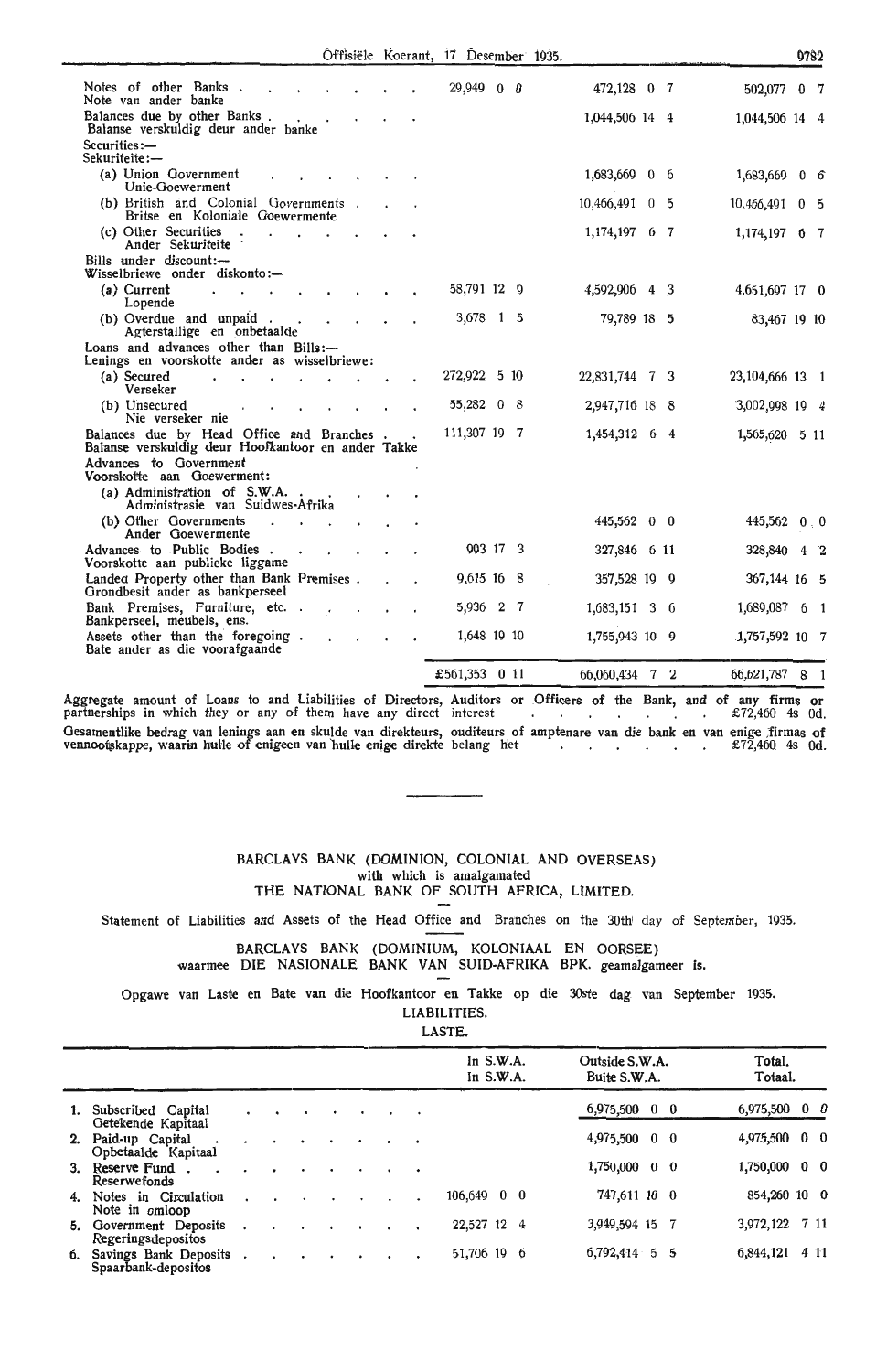| 7.  | Other Deposits-<br>Ander depositos:-                                                            |               |                  |                    |
|-----|-------------------------------------------------------------------------------------------------|---------------|------------------|--------------------|
|     | (a) Payable after notice or on a fixed day.<br>Betaalbaar na kennisgewing of op 'n bepaalde dag | $12,422$ 9 7  | 20,069,829 8 4   | 20,082,251 17 11   |
|     | (b) Payable on demand $\cdot$ $\cdot$ $\cdot$ $\cdot$ $\cdot$ $\cdot$<br>Betaalbaar op aanvraag | 203,781 12 7  | 46, 311, 552 4 4 | 46,515,333 16 11   |
| 8.  | Balances due to other Banks<br>$\cdot$<br>$\cdot$<br>Balanse verskuldig aan ander banke         | 3,528 11 1    | 1,536,641 11 8   | 1,540,170 2 9      |
| 9.  | Balances due to Head Office and Branches<br>Balanse verskuldig aan hoofkantoor en takke         |               |                  |                    |
| 10. | Bills payable<br>Wisselbriewe betaalbaar                                                        | 78 3 6        | 1,028,855 3 6    | 1,028,933 7 0      |
|     | 11. Liabilities other than the foregoing.<br>$\cdot$<br>Verpligtings ander as die voorafgaande  | $18,234$ 2 9  | $6,758,754$ 17 8 | 6,776,989 0 5      |
|     |                                                                                                 | £418,928 11 4 | 93,920,753 16 6  | 94,339,682<br>7 10 |

## BATE.

|                                                                                              |  | In $S.W.A$ .<br>ln S.W.A. |            |                | Outside S.W.A.<br>Buite S.W.A. |                | Total.<br>Totaal. |             |
|----------------------------------------------------------------------------------------------|--|---------------------------|------------|----------------|--------------------------------|----------------|-------------------|-------------|
| 1. Coin in hand and in transit.<br>Muntstukke in hande en ond <b>e</b> rweg                  |  | 4,112 0 1                 |            |                | 1,292,572 15 5                 |                | 1,296,684 15 6    |             |
| Balances with S.A. Reserve Bank<br>Balanse in Suid-Afrikaanse Reserwe Bank                   |  |                           |            |                | 15,399,854 1 5                 |                | 15,399,854 1 5    |             |
| Notes of S.A. Reserve Bank.<br>Note van Suid-Afrikaanse Reserwe Bank                         |  | 749                       | $0\quad 0$ |                | 999,596 16 6                   |                | 1,000,345 16 6    |             |
| 2. Bullion in hand and in transit.<br>Staafgoud in hande en onderweg                         |  | 185                       | 6 3        |                | 183, 355 2 11                  |                | 183,540 9 2       |             |
| 3. Money at call or short notice.<br>Geld op aanvraag of kort kennisgewing                   |  |                           |            |                | 2,029,993 0 0                  |                | 2,029,993 0 0     |             |
| 4. Notes of other Banks<br>$\sim$<br>Note van ander banke                                    |  | 22,259                    | $\bf{0}$   | $\overline{0}$ | 1,815,368 14 2                 |                | 1,837,627 14 2    |             |
| 5. Balances due by other Banks<br>Balanse verskuldig deur ander banke                        |  | 7,086 5                   |            | $\overline{2}$ | 6,481,879 4 1                  |                | $6,488,965$ 9 3   |             |
| 6. Securities-<br>Sekuriteite:-                                                              |  |                           |            |                |                                |                |                   |             |
| (a) Union Government.<br>Unie-Goewerment                                                     |  |                           |            |                | 2,877,227 11 9                 |                | 2,877,227 11 9    |             |
| (b) British and Colonial Governments<br>Britse en Koloniale Goewermente                      |  |                           |            |                | 20,912,810 19 9                |                | 20,912,810 19 9   |             |
| (c) Other securities<br>Ander Sekuriteite                                                    |  |                           |            |                | 365,456 4 9                    |                | 365,456 4 9       |             |
| Other Governments<br>Ander Goewermentssekuriteit                                             |  |                           |            |                | 810 10 10                      |                | 810 10 10         |             |
| 7. Bills under discount:<br>Wisselbriewe onder diskonto:                                     |  |                           |            |                |                                |                |                   |             |
| (a) current<br>lopende                                                                       |  | 21, 153 13 2              |            |                | 11, 354, 533 17 7              |                | 11,375,687 10 9   |             |
| (b) overdue and unpaid<br>agterstallige en onbetaalde                                        |  | 2,348 17 3                |            |                | 68,727 19 2                    |                | 71,076 16 5       |             |
| 8. Loans and advances other than Bills:<br>Lenings en Voorskotte ander as wisselbriewe       |  |                           |            |                |                                |                |                   |             |
| (a) secured<br>$\overline{a}$<br>verseker                                                    |  | 172,329                   | 3 6        |                | 23,023,578 1 7                 |                | 23,195,907        | $5 \quad 1$ |
| $(b)$ unsecured.<br>nie verseker nie                                                         |  | 23,720 0 6                |            |                | 3,646,192 0                    | $\overline{2}$ | 3,669,912 0 8     |             |
| 9. Balances due by Head Office and Branches.<br>Balanse verskuldig deur hoofkantoor en takke |  | 104,304 1 4               |            |                | 155,932 17 3                   |                | 260,236 18 7      |             |
| 10. Advances to Government<br>Voorskotte aan die Regering                                    |  |                           |            |                | $5,061$ 6 0                    |                | $5,061$ 6 0       |             |
| 11. Advances to Public Bodies<br>Voorskotte aan publieke liggame                             |  | 13,011 15 4               |            |                | 681,354 4 0                    |                | 694,365 19 4      |             |
| 12. Landed property other than Bank Premises<br>Grondbesit ander as bankperseel              |  | 15,253 5 4                |            |                | 72,570 17 10                   |                | 87,824            | 3 2         |
| 13. Bank Premises, Furniture, etc.<br>Bankperseel, meubels, ens.                             |  | 15,207 18 0               |            |                | 2,516,460 11 11                |                | 2,531,668         | 9 11        |
| 14. Assets other than the foregoing<br>Bate ander as die voorafgaande                        |  | $17,208$ 5 5              |            |                | 37,416 19 5                    |                | 54,625 4 10       |             |
|                                                                                              |  | £418,928 11 4             |            |                | 93,920,753 16 6                |                | 94,339,682 7 10   |             |

(Aggregate amount of Loans to and Liabilities of Directors, Auditors, or Officers of the Bank, and of any firms or<br>partnerships in which they or any of them have any direct interest, £333.18.8 *in* South West Africa, £204, South West Africa.)

(Oesamentlike bedrag van lenings aan en skulde van direk teurs, ouditeurs of amptenare van die bank en van enige firmas of vennootskappe, waarin hulle of enigeen van hulle enige direkte belang het, £333.18.8 binne Suidwes-Afrika, £204,766.3.6 *buite* Suidwes-Afrika.)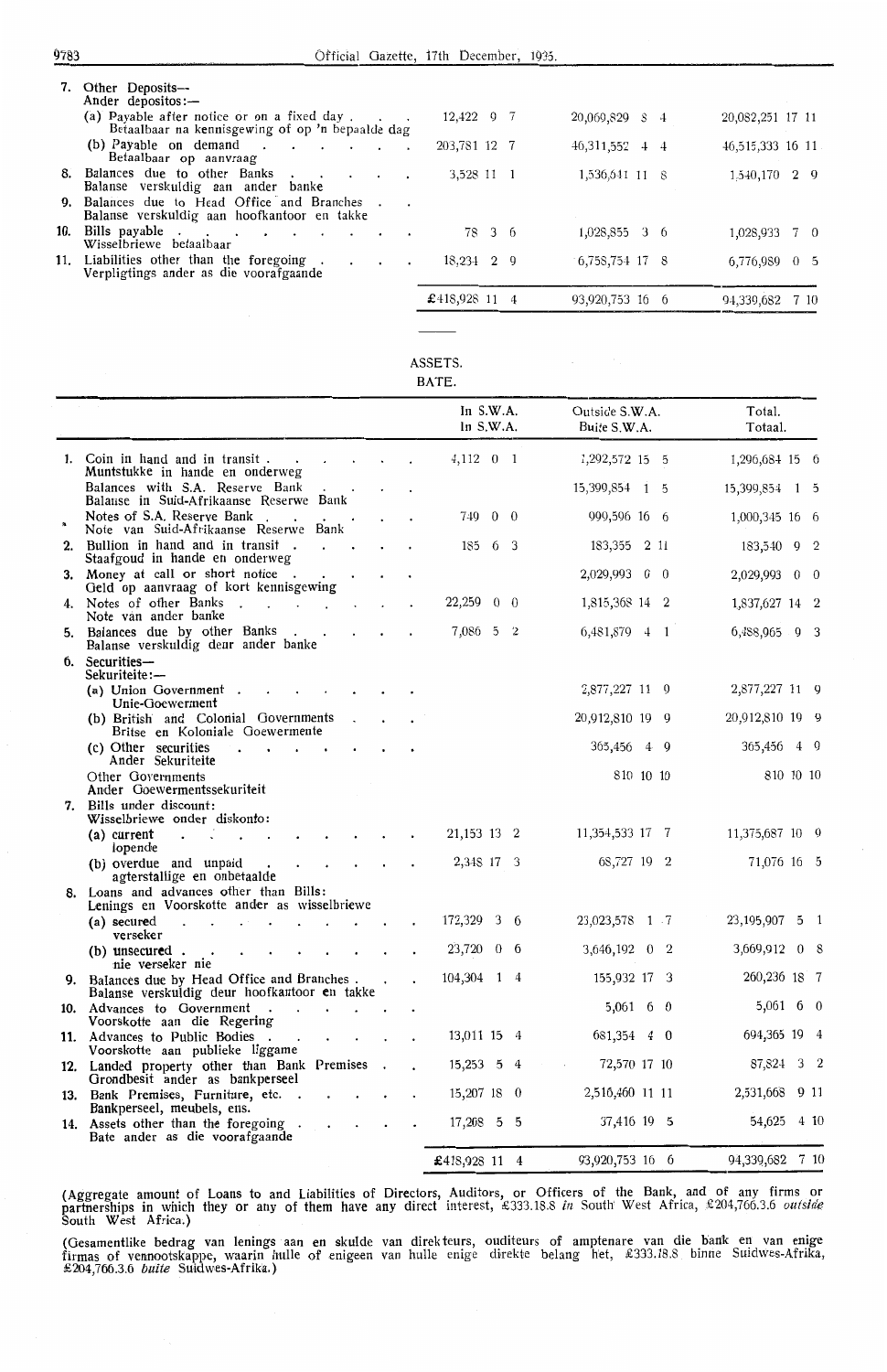#### (No. 88 of 1935.) (No. 88 van 1935.)

Notice is hereby given in accordance with Section 199 of the Companies Ordinance No. 19 of 1928 that at the exipiration of three months from the date hereof the name of the undermentioned Company will, unless cause is shown to the contrary, be struck off the REGISTER, and that the Company will be dissolved.

P. S. LAMBRECHTS, Registrar of Companies.

Companies Registration Office, Windhoek, 11th December, 1935.

Ooreenkomstig die bepalings van Artikel 199 van die Maatskappye Ordonnansie No. 19 van 1928, word hiermee kennis gegee dat na verloop van drie maande vanaf datum hiervan die naam van die hierondervermelde Maatskappy van<br>die REGISTER geskrap en die Maatskappy ontbind sal word tensy gegronde redes daarteen aangetoon word.

> P. S. LAMBRECHTS, Registrateur van Maatskappye.

Registrasiekantoor vir Maatskappye, Windhoek, 11 Desember 1935.

No. Naam van Maatskappy. Name of Company. 141. South West African Mineral Development Company (Proprietary) Limited. (No. 89 of 1935.) The following is published for general information: $-$ LIST OF FARM6 UNDER QUARANTINE AS AT 10th' DECEMBER, 1935. **ANTHRAX:**  OTJIWARONOO: Lehmputz. GOBABIS: Daniel 455. OROOTFONTEIN: Langeberg. OKAHANDJA: Langdon . 95. **BLACKQUARTER:**  OOBABIS: Hinterland 180, Aminuis Reserve, Oobabis Commonage, Masis, Uichenas. OUT JO: Paderborn. GROOTFONTEIN: Steinau 296. DOURINE. OT JIWARONGO: Kuhwärder. OKAHANDJA: Hagenau, Okahandja Commonage. KEETMANSHOOP: Osterode. **M. M.** NESER, Windhoek, Senior Veterinary Surgeon. 10th December, 1935. Datum van Registrasie. Date of Registration. 22. 6. 1933. (No. 89 van 1935.) Die volgende word vir algemene informasie gepubliseer:-LYS VAN PLASE ONDER KWARANTYN OP 10 DESEMBER 1935. **MILTSIEKTE:**  OTJIWARONOO: Le'hmputz. OOBABIS: Daniel 455. OROOTFONTEIN: Langeberg. OKAHANDJA: Langdon 95. **SPONSSIEKTE:**  OOBABIS: Hfnterland 180, Aminuis Reservaat, Oobabis Ge• meenteweide, Masis, Uichenas. OUTJO: Paderborn. OROOTFONTEIN: Steinau 296. SLAPSIEKTE. OTJIWARONGO: Kuhwärder. OKAHANDJA: Hagenau, Okahandja Gemeenteweide. KEETMANSHOOP: Osterode. **Windhoek,**  10 Desember 1935. · **M. M. NESER,**  Hoofveearts.

# **TENDERS.**

### TENDER No. 2.

Tenders are invited for the erection of additions to school at Mariental, in accordance with plans and specifications which can be obtained from the office of the Director of Works, Windhoek, Inspector of Works, Works Department, Keetmanshoop, and Magistrate, Mariental. ·

Applications for plans, etc., must be accompanied by a deposit of two guineas, which will be refunded to bona fide tenderers when the plans and specifications are re- turned. Sealed tenders· should be submitted on the prescribed form, together with the names of two sureties as required. Tenders must be addressed to the Secretary, S.W.A. Tender Board, Government Buildings, Windhoek, endorsed "Tender for Additions to School, Mariental", and must reach him not later than 12 noon on the 23rd December, 1935.

The Board does not bind itself to accept the lowest or any tender.

Any tender received after the prescribed time will not be considered.

#### TENDER No. 2.

Tenders word gevra vir die oprigting van byvoegings<br>tot skool te Mariental, ooreenkomstig die planne en spesifikasies wat van die kantoor van die Direkteur van .W,erke, Windhoek, lnspekteur van Werke, Departement · van Werke, Keetmanshoop en die Magistraat te Mariental verkrybaar is.

Applikasies vir planne ens. moet vergesel wees van 'n deposito van twee ghiienies wat teruggestuur sal word aan<br>bona fide tenderaars, wanneer die planne en spesifikasies teruggestuur word. Verseëlde tenders moet op die voor-<br>geskrewe formulier, tesame met die name van twee borge<br>soos vereis, ingedien word. Tenders met die opskrif ,,Tender vir oprigting van byvoegings tot skool te Mariental<sup>i,</sup> moet<br>aan die Sekretaris van die Suidwes-Afrika Tenderkommissie, Goewermentsgebou, Windhoek, gerig word en moet hom nie later as 12 uur n.m. op 23 Desember 1935 bereik' nie.

Die Kommissie is nie verplig om die laagste of enige tender aan te neem nie.

Enige tenders wat na bovermelde tyd ontvang word, sal nie in aanmerking geneem word **nie.**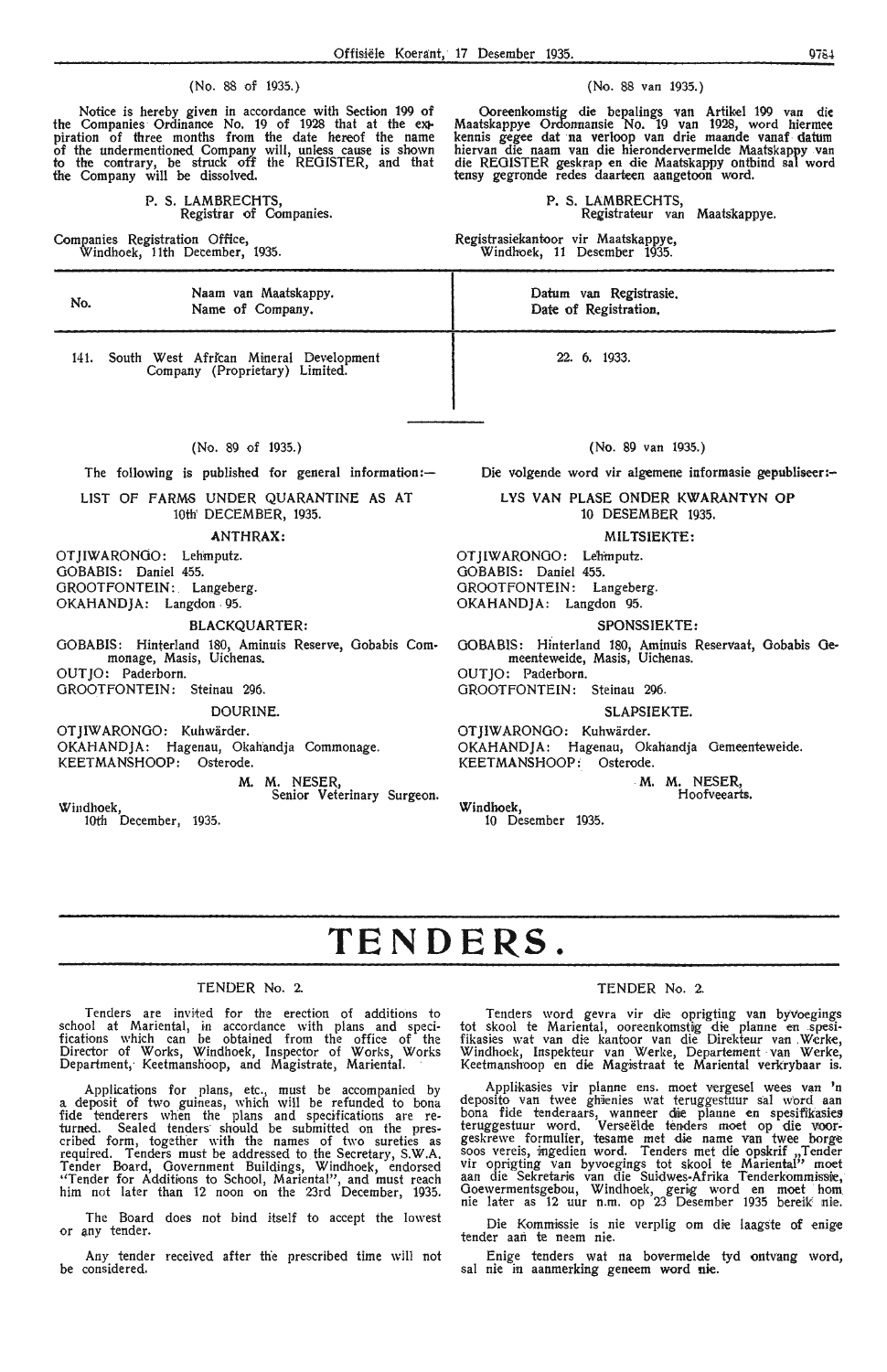#### TENDER No. 3. TENDER No. 3.

Tenders are invited for the erection of a Court House<br>at Ofjiwarongo, · in accordance with plans and speci-<br>fications which can be obtained from the office of the Director of Works, Windhoek, Inspector of Works, Works Department, Keetmanshoop, and Magistrate, Otjiwarongo.

Applications for plans, etc., must be accompanied by a deposit of two guineas, which will be refunded to bona fide tenderers when the plans and specifications are re-<br>turned. Sealed tenders should be submitted on the prescribed form, together with the names of two sureties as required. Tenders must be addressed to the Secretary, S.W.A. Tender Board, Government Buildings, Windhoek, endorsed "Tender Court House Otjiwarongo", and must reach him not later than 12 noon on the 23rd December, 1935.

The Board does not bind itself to accept the lowest or any tender.

Any tender received after the prescribed time will not be considered.

Tenders word gevra vir die oprigting van 'n Magistraats- kantoor te Otj iwarongo, ooreenkomstig die planne en spesifikasies wat van die kantoor van die Direkfeur van Werke,<br>Windhoek, Inspekteur van Werke, Departement van Werke,<br>Keetmanshoop en die Magistraat te Otjiwarongo verkrybaar is.

Applikasies vir planne ens. *m9et* vergesel wees van 'n deposito van twee ghienies wat teruggestuur sal word aan<br>bona fide tenderaars, wanneer die planne en spesifikasies teruggestuur word. Verseëlde tenders moet op die voor-<br>geskrewe formulier, tesame met die name van twee borge<br>soos vereis, ingedien word. Tenders met die opskrif ,,Tender vir nuwe Magistraatskantoor te Otjiwarongo'' moet<br>aan die Sekretaris van die Suidwes-Afrika Tenderkommissie,<br>Goewermentsgebou, Windhoek, gerig word en moet hom nie later as 12 uur n.m. op 23 Desember 1935 bereik nie.

Die Kommissie is nie verplig om die laagste of enige tender aan te neem nie.

Enige tenders wat na bovermelde tyd ontvang word, sal nie in aanmerking geneem word nie.

# **Advertisements.**

#### **ADVERTISING IN** THE OFFICIAL GAZETTE OF SOUTH WEST AFRICA.

**1.** The *Official Gazette* will be published on the 1st and 15th day of each month; in the event of either of those days falling on a Sunday or Public Holiday, the *Gazette* will be published on the next succeeding working day.

2. Advertisements for insertion in the *Gazette* must be delivered at the office of the Secretary for South West Africa (Room 46, Government Buildings, Windhoek) in the languages in which they are to be published, not later than 4.30 p.m. on the *ninth* day before the date of publication of the *Gazette* in which they are to be inserted.

3. Advertisements will be inserted in the *Gazette* after the official matter or .\_ in a supplement to the *Gazette* at the discretion of the Secretary.

4. , Advertisements . will be published in the *Official*  Gazette in the English, Dutch or German languages; the necessary translations must be furnished by the advertiser or his agent. .It should be borne in mind however, that the German version of the *Gazette* is a translation only and not the authorised issue.

5. Only legal advertisements are accepted for publication in the *Official Gazette,* and are subject to the approval of the Secretary for South West Africa, who can refuse to accept or decline further publication of any advertisement.

Advertisements should as far as possible be typewritten. Manuscript of advertisements should be written on<br>one side of the paper only, and all proper names plainly inscribed; in the event of any name being incorrectly printed as a result of indistinct writing, the advertisement can only be republished on payment of the cost of another insertion.

*7.* The Subscription for the *Official Gazette* is 20/- per annum, post free in this Territory and the Union of South Africa obtainable from Messrs. John Meinert Ltd., Box 56, Windhoek. Postage must be prepaid by Overseas subscribers. Single copies of the *Gazette* may be obtained either from Messrs. John Meinert Ltd., Box 56, Windhoek, or from the Secretary for South West Africa at the price of 1/- per copy.

The charge for the insertion of advertisements other than the notices mentioned in the sucoeeding paragraph is at the rtae of  $7/6$  per inch single column and  $15/-$  per inch double column, repeats half price. (Fractions of an inch to be reckoned an inch,)

9. Notices to Creditors and Debtors in the estates of deceased persons and notices of executors concerning liquidation accounts lying for inspection, are published in schedule form at 12/· per estate.

10. No advertisement will be inserted unless the charge is prepaid. Cheques, drafts, postal orders or money orders must be made payable to the Secretary for South West **Africa.** 

# **Advertensies.**

#### ADVERTEER IN DlE Off1S!ELE KOERANT **VAN**  SUIDWES-AFRIKA.

1. Die *Offisii!le l(oerant* saI op die lste en 15de van elke maand verskyn; ingeval een van hierdie dae op 'n Sondag op Publieke Feesdag val, dan verskyn die Offisiële Koerant op die eersvolgende werkdag.

2. Advertensies wat in die Offisiële Koerant geplaas moet word moet in die taal waarin pulle sal verskyn ingehandig word aan die kantoor van die Sekretaris vir Suidwes-Afrika (Kamer 46, Regerings-Geboue, Windhoek), nie later as 4.30 n.m. op die neende dag voor die datum van ver- skyning van die *Otfisii!le Koerant·* waarin die advertensies moet geplaas word nie,

3. Advertensies word in die Offisiële Koerant geplaas agter die offisiele gededte, of in 'n ekstra blad van die *Koerant,* soos die Sekretaris mag goedvind.

4. Advertensies word in die *Otfisii!le Koerant* gepubli- seer in die Engelse, Afrikaanse en Duitse tale; die nodige vertalinge moet deur die adverteerder of sy agent gelewer word. Dit moet onthou word dat die Duitse teks van die Offisiële Koerant slegs 'n vertaling is, en nie die geoutoriseerde uitgawe is nie.

5. Slegs wetsadvertensies word aangeneem vir publikasie in die *Offisiële Koerant*, en hulle is onderworpe aan die goedkeuring van die Sekretaris vir Suidwes-Afrika, wat die aanneming of verdere publikasie van 'n advertensie mag weier.

6. Advertensies moet sover as moontlik op die masjien geskryf wees. Die manuskrip van advertensies moet slegs op een kant van die papier geskryf word, en alle name moet duidelik wees; ingeval 'n naam ingevolge onduidelike handskrif foutief gedruk word, dan kan die advertensies slegs dan weer gedruk word as die koste van 'n nuwe opneming betaal word.

7. Die jaarlikse intekengeld vir die Offisiële Koerant is 20/-, posvry in hierdie Gebied en die Unie van Suid-Afrika, verkrygbaar van die here John Meinert, Bpk., Posbus 56, Windhoek. Posgeld moet vooruit betaal word deur oorseese<br>intekenaars. Enkele eksemplare van die Offisiële Koerant is verkrygbaar of van die here John Meinert, Bpk., Posbus 56, Windhoek, of van die Sekretaris vir Suidwes-Afrika, teen die prys van 1/- per eksemplaar.

8. Die koste vir die opname van advertensies, behalwe die kennisgewings, wat in die volgende paragraaf genoem is, is teen die tarief van 7/6 per duim enkel kolom, en 15/-<br>per duim dubbel kolom, herhalings teen half prys. (Gedeeltes van 'n duim moet as 'n volle duim bereken word.)

Kennisgewings aan krediteure en debiteure in die boedels van oorlede persone, en kennisgewings van eksekuteurs betreffende likwidasie-rekenings, wat vir inspeksie le, word in skedule-vorm gepubliseer teen 12/- per boedel.

10. Geen advertensie sal geplaas word **nie,** tensy **die**  koste vooruit betaal is. Tjeks, wissels, pos- of geldorders moet betaalbaar gemaak word aan die Sekretaris vir Suidwes-<br>Afrika.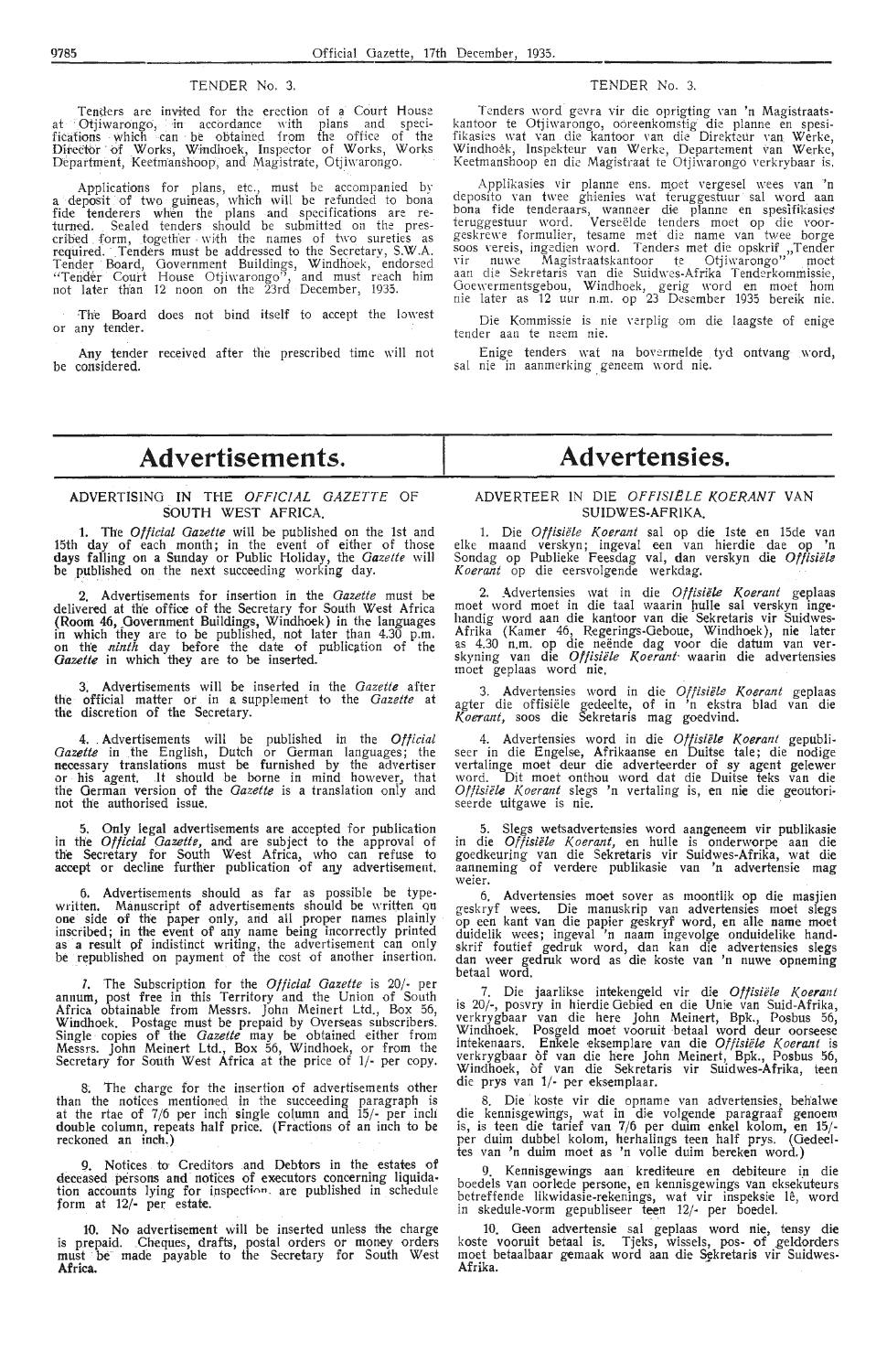NOTICES OF TRUSTEES ANO ASSIGNEES. Pursuant to Section *nuiety-nine,* Sub-section (2), of the Insolvency Act, 1916, as applied to South West **Africa.** 

The liquidation accounts and plans of distribution or/and contribution in the Assigned or Sequestrated Estates mentioned in the subjoined Schedule having been confirmed on the dates therein mentioned, notice is hereby given that<br>a dividend is in course of payment or/and a contribution in course of collection in the said Estates as set forth, and that every creditor liable to contribute is required to pay the trustee or assignee the amount for which he is liable at the address mentioned in the Schedule.

KENNISGEWING VAN KURATORS EN BOEDELBEREDDERAARS. Ingevolge artikel *neën-en-neëntig*, onderartikel (2J van die Insolvensiewet 1916, soos op Suidwes-Afrika toegepas.

Aangesien die likwidasierekenings en state van distribusie of/en kontribusie in die afgestane . of gesekwestreerde boedels vermeld in die onderstaande Bylae op die. daarin genoemde datums bekragtig is, word hiermee kennis gegee dat 'n diwident uitgekeer of/en 'n kontribusie in vermelde boedels ingevorder sal word, soos uiteengesit in die Bylae, en dat elke kontribusiepligtige skuldeiser die deur hom verskuldigde bedrag aan die kurator of boedelberedde-<br>raar by die adres in die Bylae genoem, moet betaal.

*Form. No.* 7 */Form.No.* 7. SCHEDULE - **BYLAE.** 

| No. of<br>Estate<br>No. van<br>Boe del                      | Name and Description<br>of Estate<br>Naam en Beskrywing<br>van Boedel                                                                          | Date when<br>Account<br>Confirmed<br>Datum<br>waarop Re-<br>kening be-<br>kragtig is | Whether a Dividend is<br>being paid or Contri-<br>bution being collected,<br>or both<br>Of 'n diwident uitgekeer<br>word of 'n kontribusie<br>ingevord, word of beide | Name of Trustee or<br>Assignee<br>Naam van Kurator of<br><b>Boedelberedderaar</b> | <b>Full Address of Trustee</b><br>or Assignee<br>Volledige Adres van<br>Kurator of<br>Boedelberedderaar |
|-------------------------------------------------------------|------------------------------------------------------------------------------------------------------------------------------------------------|--------------------------------------------------------------------------------------|-----------------------------------------------------------------------------------------------------------------------------------------------------------------------|-----------------------------------------------------------------------------------|---------------------------------------------------------------------------------------------------------|
| (Union)<br>Regd. No.<br>6310<br>(S W.A)<br>Regd. No.<br>416 | Assigned Estate Phillip Katz,<br>an hotel proprietor of Savoy<br>Hotel, Keerom St., Cape<br>Town, and Walvis Hotel,<br>Walvis Bay, S.W. Africa | Cape Town<br>5/12/35<br>Windhoek<br>28/11/35                                         | Dividend to secured<br>creditors only                                                                                                                                 | Alex Thal<br>C. L. Short                                                          | 53/55, St. George's<br>Street, Cape Town<br>24, Wale Street,<br>Cape Town                               |
| 330                                                         | Abe Silber, a cattle speculator<br>of Windhoek                                                                                                 | 29/11/35                                                                             | Dividend is being paid                                                                                                                                                | D. W. F. E. Ballot                                                                | Box 85, Windhoek                                                                                        |
| 458                                                         | Iohn Louis Alexander<br>Robinson, a general dealer<br>of Rehoboth                                                                              | 9/12/35                                                                              | Dividend is being paid                                                                                                                                                | E. Worms                                                                          | Box 18, Windhoek                                                                                        |

NOTICE IS HEREBY GIVEN in terms of Section 13<br>of Proclamation No. 32 of 1921, that the ANNUAL GENERAL MEETING of the LAW SOCIETY OF SOUTH WEST AFRICA, will be held at the offices of Messrs. Lorentz & Bone, Kaiser Street, Windhoek, on Thursday the 13th day of February, 1936, at 5 p.m. when the under-<br>mentioned business will be transacted.

Nominations and Notices in terms of Bye-Laws Nos. 6 and 23 are also called for:-

- a) Consideration of the President's Report for the past y-ear;
- b) Consideration and adoption of statement of account for the past year and balance sheet;

c) Election of CounciHors;

- d) Consideration and transaction of any business deemed necessary by the Council;
- e) Consideration and transaction of any special business of which due notice shall have been given by any Member;
- f) The election of an Auditor and fixing of the amount of 'his remuneration.

ATTENTION is also drawn to the fact that under Bye-Law 6 anyone desiring to bring forward any special business before the General Meeting must give the Secretary 21 days notice in writing and that under Bye-Law 23 nominations for Council must be made 21 days before the Meeting in writing to the Secretary and must bear the consent of the nominee.

Copies of the President's Report, Statement of Account and Balance Sheet will be forwarded to Members in due course, in terms of Bye-Law 38 of Proclamation 32 of 1921.

The attention of Members is specially drawn to the necessary requirements in respect of proxies as set out in Bye-Laws Nos. 16 and 17.

Vacancies on the Council wherefore nominations are called are in respect of the retiring Councillors F. H. WALDRON and E. ECKER, who are eligible for re-election.

> LAW SOCIETY OF SOUTH WEST AFRICA, M. A. ISAACSON,<br>Hon. Secv.

#### TRANSFER OF LICENCE.

Notice is hereby given that application will be made to the Licensing Court at Keetmanshoop, on the 2nd day of January 1936, for the transfer of the General Dealer's Licence held by HELMUTH HORWITZ in respect of the premises situate on Erf No. 146, Schmiede Street, Keet manshoop, unto and in favour of IDA CHANA SIRKIN of Kabuser Street, Keetmanshoop, as from that date.

Dated at Keetmanshoop, this 2nd day of December, 1935.

ALEC E. RISSIK,

Attorney for the Parties.

Kaiser Street, Keetmanshoop, S.W.A.

#### NOTICE.

As no objections have been lodged within the prescribed period against the application for conversion of the Base Mineral prospecting claim W. 11985 situated near Etusis, district of Karibib, and registered in the name of M. R. SCHETTLER, it has been decided to grant the application for conversion into the base mineral mining area. "MUBIB"-<br>in terms of Section 47 of the amended Mining Ordinance of<br>8.8.1905.

Any objections against this decision must be addressed to the Administrator and handed in at this office within two weeks from the date of publication hereof in the *Official Gazette.* 

J. F. SCHROEDER,

Acting Mining Authority.

Windhoek, 4. 12. 1935.

#### TRANSFER OF DEALER'S LICENCE.

Notice is hereby given that 15 days after publication here-<br>of, application will be made to the Magistrate of Mariental for the transfer of the Fresh Fruit Dealer's business carried on at Erf No. 47 in the Township of Mariental by Fredrik<br>Andries Georg Berry to Petrus Daniel Botes.

*Mariental*,<br>29.11.35.

F. A. 0. Berry.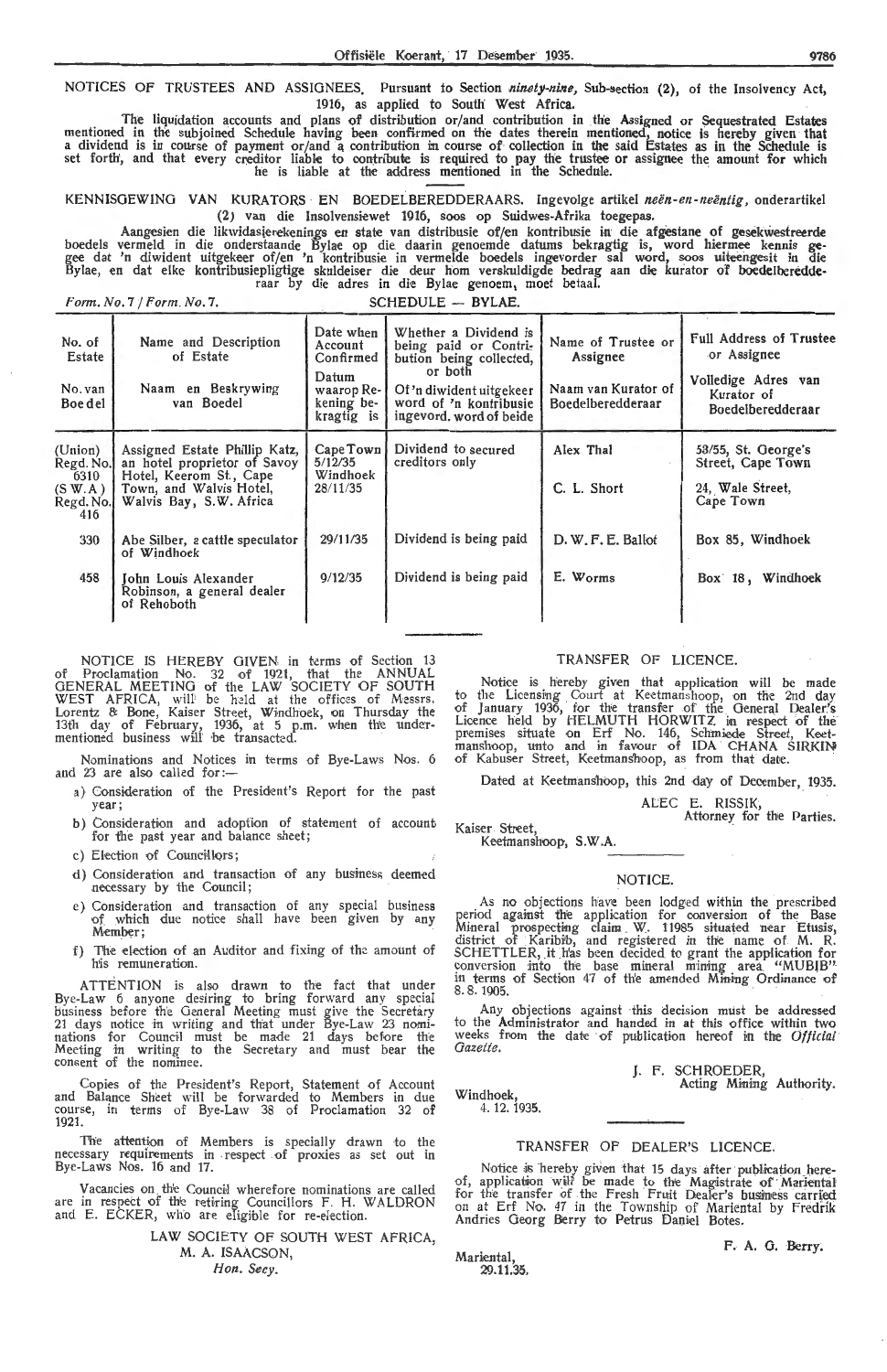NOTICES OF TRUSTEES AND ASSIGNEES. Pursuant to Section *ninety-six*, Sub-section (2), of the Insolvency Act. 1916, as applied to South West Africa.

Notice is hereby given that the liquidation accounts and plans of distribution or/and contribution in the Estates mentioned in the subjoined Schedule will lie open at the offices therein mentioned for a period of fourteen days, or<br>such longer period as is therein stated, from the date mentioned in the Schedule or from the date of publ

KENNISGEWING VAN KURATORS EN BOEDELBEREDDERAARS. Ingevolge artikel ses-en-neëntig, onderartikel (2) van die Insolvensiewet 1916, soos op Suidwes-Afrika toegepas.

Kennis word hiermee gegee, dat die likwidasierekenings en state van distribusie of/en kontribusie in die boedels, vermeld in aangehegte Bylae, vir inspeksie deur skuldeisers in die vermelde kantore, gedurende 'n tydperk<br>van veertien dae of soveel langer, soos daarin vermeld, vanaf die datum, in die Bylae vermeld, of vanaf die

*Form. No. 6 / Form. No. 6.* SCHEDULE. - BYLAE.

| No. of<br>Estate<br>No. van<br>Boedel | Name and Description of Estate<br>Naam en Beskrywing van Boedel | Description of Account<br>Beskrywing<br>van Rekening | Offices at which Account<br>will lie open<br>Kantore waar Rekening vir<br>inspeksie sal lê | Date from which<br>Account will lie<br>open<br>Datum vanaf wan-<br>neer Rekening vir<br>inspeksie sal lê |            |
|---------------------------------------|-----------------------------------------------------------------|------------------------------------------------------|--------------------------------------------------------------------------------------------|----------------------------------------------------------------------------------------------------------|------------|
|                                       |                                                                 |                                                      | Master<br>Meester                                                                          | Magistrate<br>Magistraat                                                                                 | From /Van  |
| 66(B)                                 | Ludolph August Oscar Harms                                      | Supplementary<br>First Final Account                 | Windhoek                                                                                   |                                                                                                          | 15/12/1935 |

### NOTICE BY EXECUTORS CONCERNING LIQUIDATION ACCOUNTS LYING FOR INSPECTION: Section 68, Act No. 24 of 1913, as applied to South West Africa.

Notice is hereby given that copies of the Administration and Distribution Accounts in the Estates specified in the attached Schedule will be open for the inspection of all persons interested therein for a period of 21 days (or longer if specially stated) from the dates specified, or from the date of publication hereof, whichever may be later, and at the Offices of the Master and Magistrate as stated. Should no objection thereto be lodged with the Master during the period of inspection the Executors concerned will proceed to make payments in accordance therewith.

KENNISGEWING DEUR EKSEKUTEURS BETREFFENDE LIKWIDASIE-REKENINGS TER INSAGE. Artikel 68, Wet No. 24 van 1913, soos toegepas op Suidwes-Afrika.

Kennisgewing geskied hiermee dat duplikate van die Administrasie- en Distribusierekenings in die boedels vermeld in die navolgende Bylae, ter insage van al die persone, wat daarin belang het, op die kantore van die Meester<br>en die Magistraat, soos vermeld, gedurende 'n tydperk van drie weke (of langer indien spesiaal vermeld) vanaf<br>me daarteen by die Meester binne die vermelde tydperk ingedien word nie, sal die betrokke eksekuteurs oorgaan tot uitbetaling ooreenkomstig vermelde rekenings. SCHEDULE - BYLAE.

| $SUTEDULE \rightarrow DTLAL.$ |  |  |
|-------------------------------|--|--|
|                               |  |  |

| Estate No.<br>Boedel No. | <b>ESTATE LATE</b><br>BOEDEL VAN WYLE | Description of<br>Account<br>Beskrywing van<br>Rekening   | Date<br>Period<br>Datum<br>Tydperk | Office of the<br>Master<br>Meester | Kantoor van die<br>Magistrate<br>Magistraat | Name and Address of<br>Executor or authoriz. Agent<br>Naam en adres v. eksekuteur<br>of gemagtigde Agent |
|--------------------------|---------------------------------------|-----------------------------------------------------------|------------------------------------|------------------------------------|---------------------------------------------|----------------------------------------------------------------------------------------------------------|
| 1489                     | Hermann Heinrich<br>Hülsmann          | First and Final<br>Liquidation and<br>Distrib. Account    | 21 days<br>from<br>17/12/35        | Windhoek                           | Rehoboth                                    | A. Nebendahl,<br>Box 121, Windhoek                                                                       |
| 1673                     | Schalk van der Merwe<br>Louw          | First and Final<br>Liquidation and<br><b>Distribution</b> | 17/12/35                           | Windhoek                           | $\overline{\phantom{a}}$                    | J. L. G. Bell, Executor<br>Dative, Box 43,<br>Windhoek                                                   |

#### LOST MORTGAGE BOND No 127/1928.

NOTICE is hereby given that we intend to apply for the issue of a certified copy of Mortgage Bond No. 127/1928 dated the 3rd. day of April, 1928 passed by Arno Henker in favour of Julius Geier for the sum of One Thousand<br>Five Hundred Pounds (£1,500.) in respect of Erf. No. 283, situate in the Municipality and District of Windhoek, measuring Forty-three (43) ares Eighty-six (86) square metres.

All persons 'having objection to the issue of such copy are hiereby required to lodge the same in writing with the Registrar of Deeds at Windhoek within five (5) weeks from the last publication of this notice.

Dated at Windhoek on this the 12th day of December, 1935.

JUSTIZRAT DR. ALBERT STARK Attorney for the Applicant.

P. 0. Box 37, Kaiser Street, Windhoek'.

#### REHOBOTH FARMER CREAMERY LTD. in Voluntary Liquidation.

SALE Of BOOK DEBTS.

The undersigned, favoured with instructions from the Joint Liquidators, will offer for sale by Public Auction,

- on SATURDAY MORNING, December 28th, at 10 o'clock, in front of the Land Bank, Post Street, Windhoek,
- the Book Debts of the above named Company, to the value of approximately  $£7,000$ .

P.O. Box 321, Phone 635. **T. J.** CARLISLE (Auctioneer *W . Haruta),*  Auctioneers 8t Sworn Appraisers.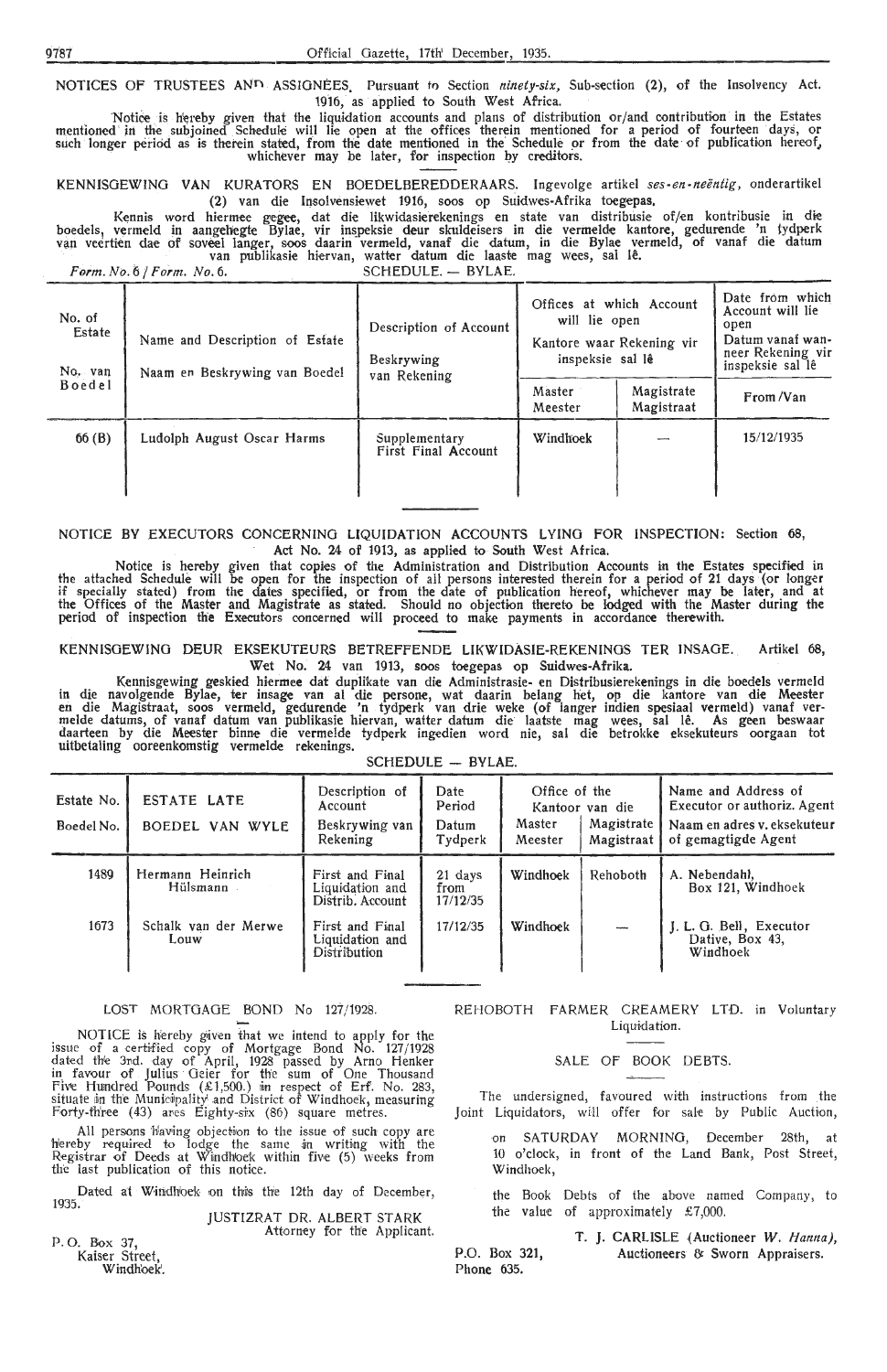### **SALE BY PUBLIC AUCTION.**

Duly instructed by the LAND AND AGRICULTURAL BANK OF SOUTH WEST AFRICA, acting under the powers conferred on it by Section 57 of the Land Bank Proclamation No. 22, 1935, the following properties will be sold by Public Auction on SATURDAY, the 4th January,<br>1936, at 11 a.m. in front of the LAND BANK BUILDING9, Windhoek:-

1. Farm AMADAP No. 159, situate in the district of Gibeon, measuring 13462 hectares, 46 ares, 75 square metres.

The farm is registered in the name of MAX STRAUBE, who has abandoned the farm.

The following buildings and other improvements are alleged to exist on the property, but nothing is guaranteed in this respect:-

1 Dwelling house, 3 rooms and verandah of limestone, ceilings and plank floorings; 1 outbuilding, 3 rooms of raw bricks; 6 rooms of limestone; 1 mom with iron roof; 2 wire kraals and stone kraal; 1 dip and 2 stone kraals; 2 hand pumps; one 14' Star windmill; one 10' Star windmill; one 6' Star wi•ndmill; one 10' Climax windmill; one 11' windmill; one 300 chm. masonried reservoir; one 1000 cbm. masonried reservoir; 3 masonried stone troughs; 9 wells. The farm is completely feneed in.

2. Portion A of the farm PRETORIUS No. 15, situate in the district of Gobabis, measuring 5511 hectares, 32 ares, 39 square metres.

The farm is registered in the name of IZAAK JA-COBUS JOHANNES BUYS, who has abandoned the farm.

The following buildings and other improvements are alleged to exist on the property, but nothing is guaranteed in this respect: $-$ 

1 Dwelling house, 6 moms and passage of stone; 1 outbuilding, 3 rooms of raw bricks, 4 rooms of stone; 1 wire kraal; 1 small stock dip; 1 diaphragma pump;<br>1 borehole; 1 dam; 1 camp of 20 morgen, 1 camp of 700 morgen. The farm is completely fenced in.

3. Farm SCHWEtNSBERG-OVIKANOO No. 184, situate in the district of Gobabis, measuring 6434 hectares, 83 ares, 91 square metres.

The farm is registered in the name of WERNER FRIEDRICH ERNST LOUIS VON SCHELIHA, who has abandoned the farm.

The following buildings and other improvements are alleged to exist on th'e property, but nothing is guaranteed in this respect:--

1 Dwelling house, 6 rooms, storeroom and verandah; 3 wire kraals; 1 handpump; one 12' Climax windmill; one<br>250 cbm. corrugated iron reservoir; one 10 cbm. and one<br>4 cbm. trough; 3 wells; 1 maize camp. The farm is partly fenced in.

4. Portion A of th'e farm OTJIMBOJO OST No. 48, situate in the district of Karibih, measuring 5433 hectares., 72 ares, 31 square metres; Portion B of the farm OT-JIMBOJO OST No. 48, situate in the district of Karibib, measuring 585 hectares, 79 ares, 25 square metres.

The farms are registered in the name of RUDOLF JOHANNES JANSEN VAN VUUREN, who has abandoned the farms.

The following buildings and other improvements are alleged to exist on the properties, but nothing is guaranteed in this respect:-

1 Dwelling h'ouse, 8 rooms of burnt bricks and lime plastered (3 rooms cement floors and 5 rooms plastered

#### NOTICE

is hereby given that fourteen days after publication hereof application will be made to the Magistrate of otjiwarongo for the transfer of the general dealer's licence of Clara Irma Tenner, Erf No. 28, Otjiwarongo to Wilhelm Tenner.

H. BORCHERS

Attorney for the Parties.

Otjiwarongo, 7th December, 1935. ceilings); 1 outbuilding, 2 garages, 3 rooms of burnt bricks<br>lime plastered; 1 small stock dipping tank; 1 bakkiespump;<br>one 4 H. P. Deutz engine with pump head and gas plant;<br>one 39 x 26 x 3' masonried reservoir; 2 iron t hole; 3 wells. The farms are completely fenced in.

Farm DORN-DABERAS No. 16, situate in the district of Keetmanshoop, measuring 18952 hectares, 81 ares, 59 square metres,

The farm is registered in the name of BERNHARD, KAESE, who has abandoned the farm.

The following buildings and other improvements are alleged to exist on the property, but nothing is guaranteed in this  ${\sf respect}:=$ 

1 Dwelling house, 7 rooms and 2 verandahs of burnt bricks, lime plastered, ceilings and plank floors; 1 outbuilding, 3 rooms and garage; 1 fowl house; 1 stone kraal; I sheep dip and 2 kraals; 1 bakkies pump; 2 handpumps; one 12' Samson windmill; 1 masonried reservoir; 2 masonried troughs; 2 boreholes; 3 wells; 1 house garden. The northern boundary is fenced in.

6. Settlement No. 5 OSONA, situate in the district of Okahandja, measuring 13 hectares, 4 ares, 47 square metres,

The farm is registered in the name of RICHARD CHERDRON, who has requested the Bank to sell.

The following buildings and other improvements are alleged to exist on the property, but nothing is guaranteed in this respect:-

1 Dwelling house, 3 rooms of burnt bricks; 1 outbuilding, 4 rooms, 2 fowlhouses; 3 wire kraals and manga; 1 bakkiespump; one  $3\frac{1}{2}$  H. P. oil engine; 1 masonried trough; 1 well; 3 hectares cultivated land.

7. Farm OKANDJOSE No. 169, situate in the district of Okahandja, measuring 5114 hectares.

The farm is registered in the name of JAN HEN-<br>DRIK BOOYSEN HUGO, who has abandoned the farm.

The following buildings and other improvements are alleged to exist on the property, but nothing is guaranteed in this respect:-

1 Dwelling house, 7 rooms and verandah of burnt bricks and cement  $\bar{f}$ loors; 1 outbuilding, 4 rooms and garage; 5 wire kraals; 1 smallstock dip; one 7 H. P. Proctor Engine and pumphead; one 14' Samson windmill; 900' one inch piping; 600' two and a half inch piping; one 20 cbm. stone reservoir; one 150 iron reservoir; two 250 gall. tanks; 2 troughs; 1 borehole; 1 well; 10 hectares cultivatable land; 3 camps of approximately 500 hectares each. The farm is completely fenced in.

#### CONDITIONS OF SALE.

One fourth of the purchase price shall be paid in cash, one fourth in six months, one fourth in nine months and one fourth in twelve months from the date of the sale; the unpaid instalments to bear interest at the rate of six per cent per annum, The purchaser must pay Auctioneer's commission and advertising costs, transfer duty, all current and arrear<br>taxes, rates and dues of any kind payable in respect of the property, costs of transfer and such other amounts as may be necessary to obtain transfer of the property in his name and furnish at the sale approved sureties for the fulfilment of his obligations.

Windhoek, 7.12.35.

#### TRANSFER OF BAKER'S LICENCE.

Notice is hereby given that 14 days after publication hereof application will be made to the Magistrate Keetmanshoop for the transfer of the Baker's Licence held by Mr. Paul Petzold on Erf No. 194 A Keetmanshoop to Mr. Walter Stumpfe.

PAUL PETZOLD Box 52 Keetmanshoop.

T, J. CARLISLE,

Deputy Sheriff.